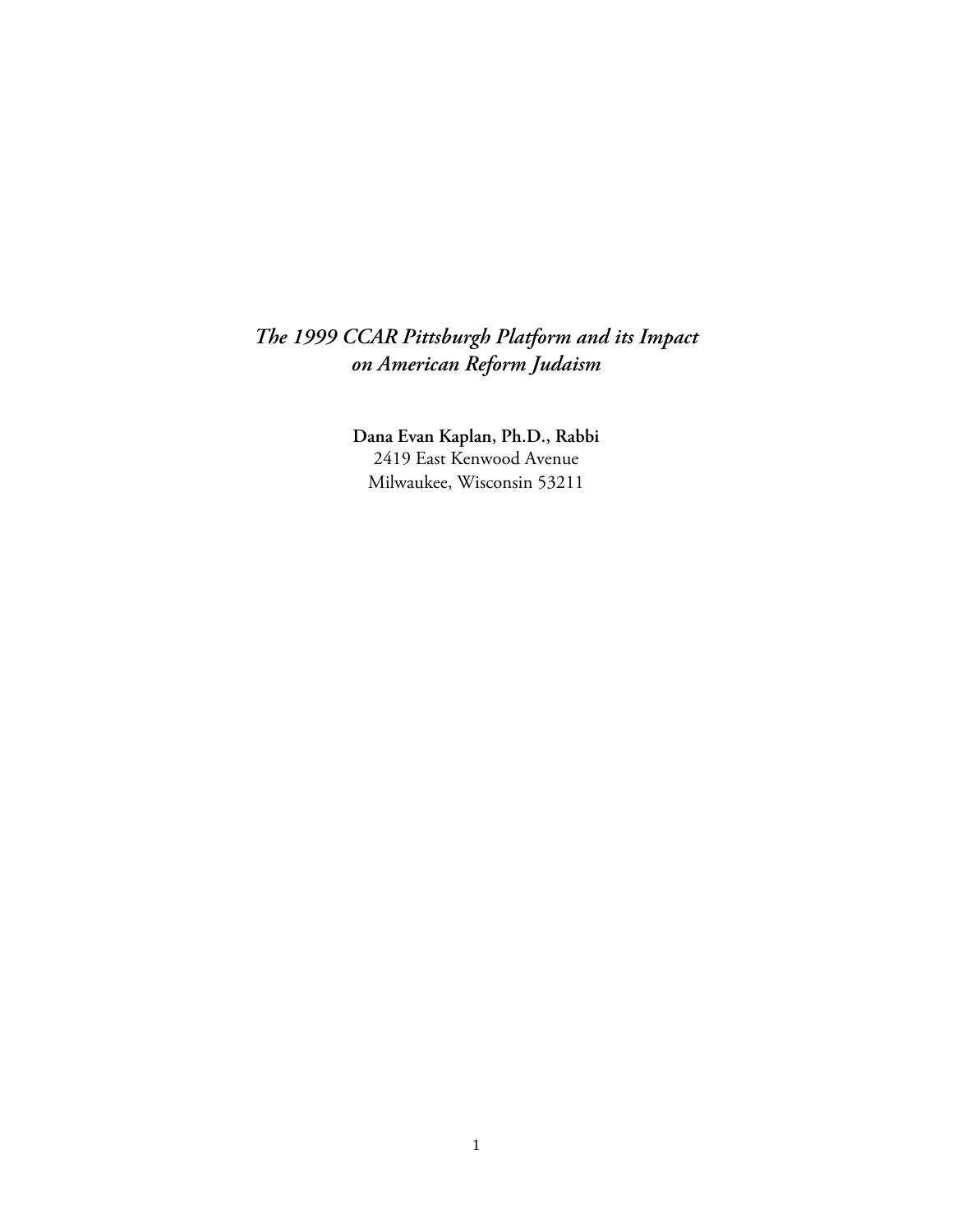## *Abstract*

*The Central Conference of American Rabbis (CCAR) adopted a new Platform in May 1999. This Platform has attracted a great deal of media interest, not only in the Jewish press but in the general media as well. While many of the general publications such as The New York Times stressed the perception that the new Platform marked a turning toward tradition, some of the Jewish newspapers stressed the fact that the Platform was much less traditional than the early drafts had been. The reason for this was, according to these accounts, to placate the Classical Reform wing of the Reform movement. This paper will analyze the Reform movement in American Judaism, analyzing the contemporary trend in the context of its history and sociology. The paper will argue that the Reform movement is undergoing a return to tradition should not be understood as an embracing of Orthodox Theology or Halachic commitment. Rather, the return to tradition generally and the 1999 Pittsburgh Platform specifically should be seen as both a response to contemporary religious trends as well as an attempt by the Reform movement's leadership to sharpen the distinctive image and message of reform Judaism. At the same time, it is retaining and even expanding its policy of inclusivity. The Reform movement is thus attempting to respond to the pressures of assimilation by both embracing tradition and expanding the policy of inclusivity. While this dual pronged strategy has many advantages, there are inherent inconsistencies and are clear indications of the theological conflicts that lie under the surface. As a result, the 1999 Pittsburgh Platform presents a very pluralistic religious vision that is embracing, but as a direct consequence, is extremely vague and lacks theological coherence. The theological vagueness of the Platform will make it difficult for reform leaders to present a clear and compelling religious vision. Rabbi Eric Yoffie, the President of the Union of American Hebrew Congregation (UAHC), has argued that Reform Jews in America today need to involve themselves in 'Jewish Doing' developing ritual and study practices and that should take precedence before theological formulations. Yoffie's position may indeed be the wisest course for the Reform movement in America to follow.* 

## **Biographical Details**

Dana Evan Kaplan, Center for Jewish Studies, University of Wisconsin-Milwaukee Address: 2419 E. Kenwood Blvd., Milwaukee, WI 53211, USA Telephone: 414-224-6446 Fax: 414-964-6136 e-mail: danakaplan@aol.com

Dana Evan Kaplan is a research fellow at the Center for Jewish Studies at the University of Wisconsin-Milwaukee, and is Associate Rabbi at Congregation Emanu-El B'ne Jeshurun. He has published more than 20 scholarly articles and is the editor of the forthcoming *Conflicting Visions: Contemporary Debates in American Reform Judaism,* to be published by Routledge, Inc. He is also the author of *The Jewish Community in South Africa During the Mandela Era* (forthcoming), *American Reform Judaism Today* (forthcoming), and *Conversion to Judaism in 19th Century America* (forthcoming).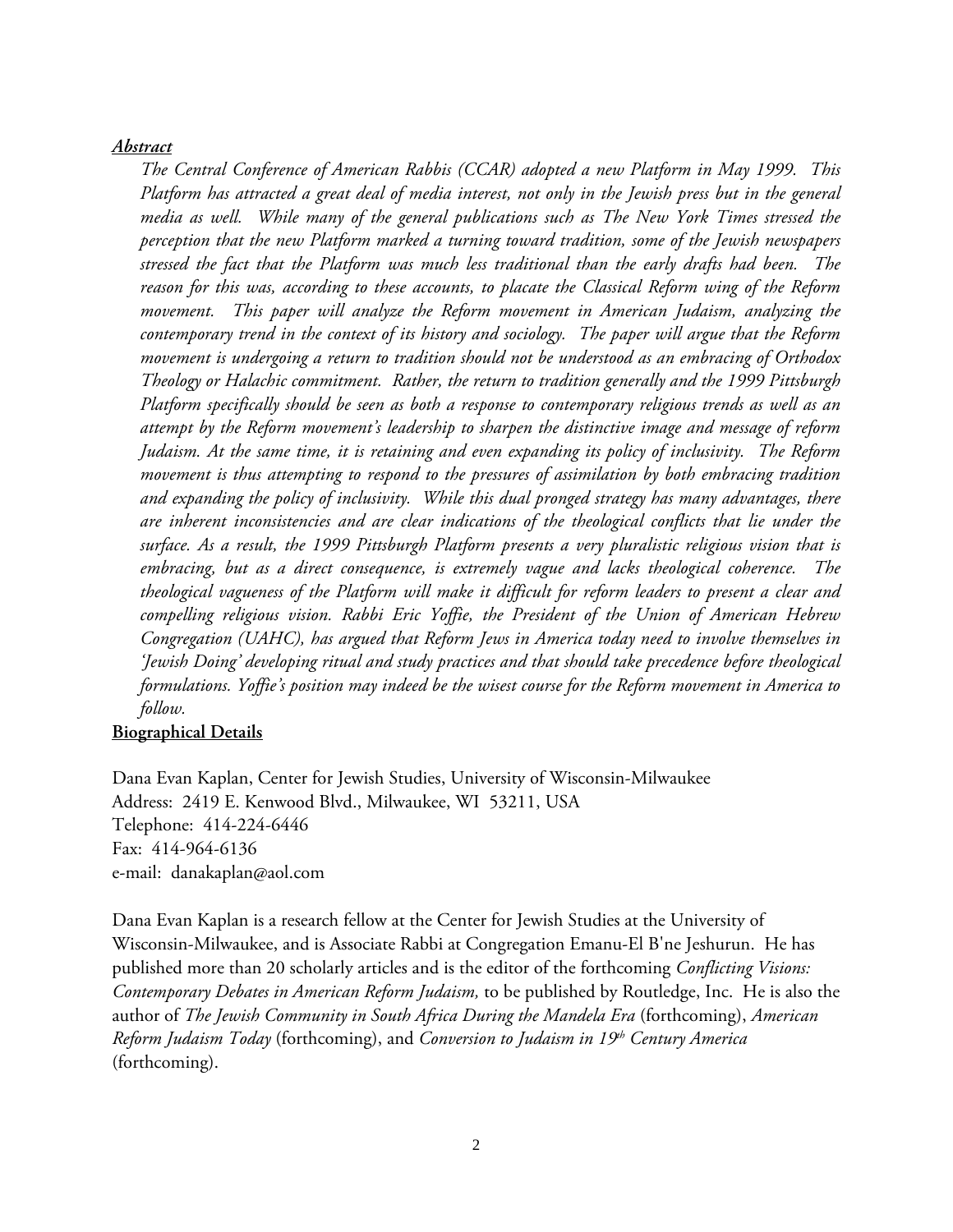He has a Ph.D. in American Jewish History from Tel Aviv University, where he studied with Professor Lloyd Gartner. He also has rabbinic ordination from Hebrew Union College-Jewish Institute of Religion in Jerusalem, where he was the first American citizen to complete the entire rabbinic curriculum.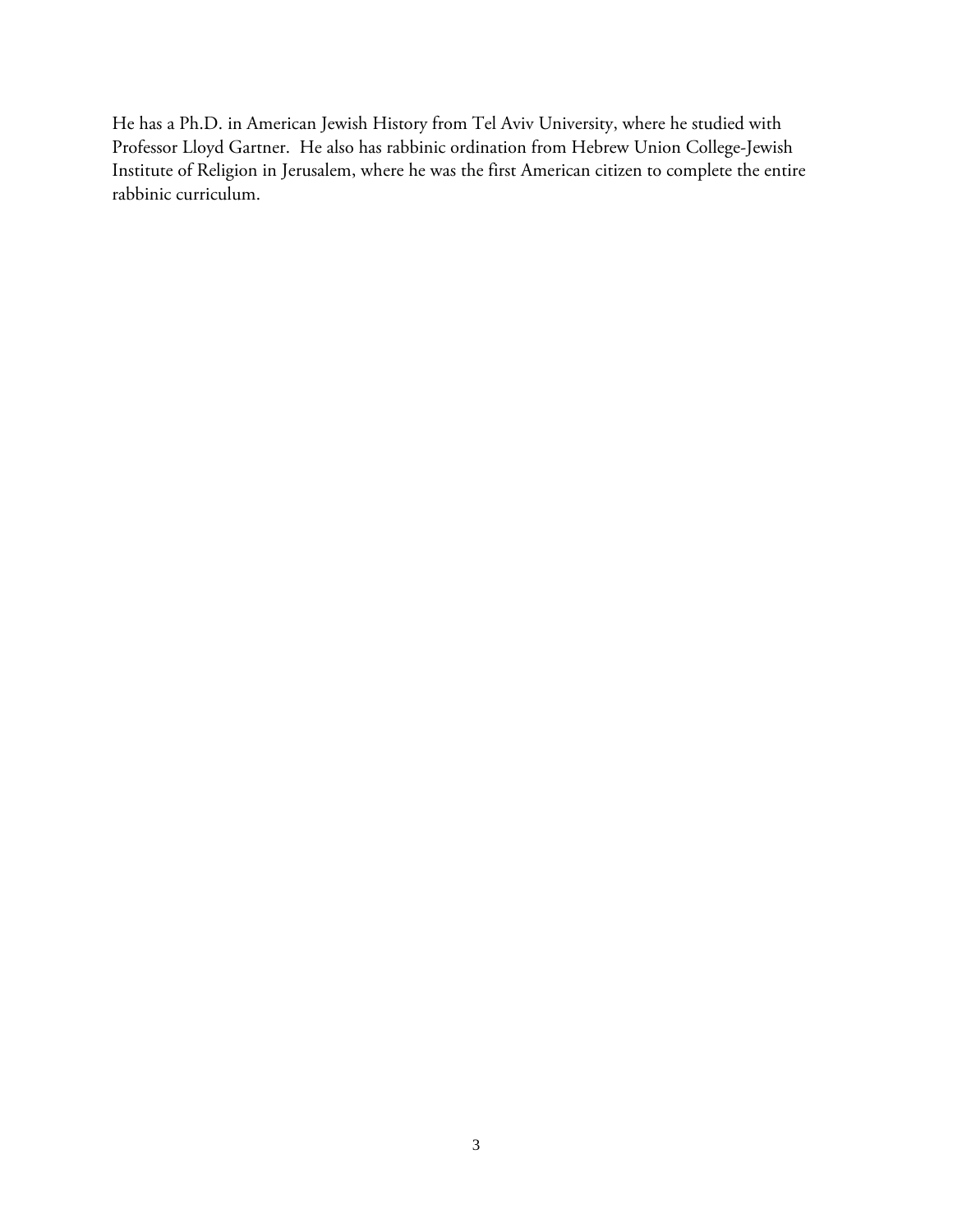## **Introduction**

The Central Conference of American Rabbis (CCAR) adopted a new Platform in May 1999, at its 110<sup>th</sup> Annual Convention held in Pittsburgh, Pennsylvania. The passing of these Principles has attracted a great deal of interest, not only in the American Reform movement, which claims about 1.5 million members, but also in the broader American Jewish community and beyond. The day after the conference, *The New York Times* reported on the passing of the Platform in an article that appeared on page one of the first section of that newspaper, a place of honor extremely rare for a religious conference. This article will seek to describe the current trends in the Reform movement today, and the place of that Platform within those trends.

#### **Historical Background**

The Reform movement is one of the three major movements in American Judaism. In Great Britain, there are two separate groups, the Liberals and the Reform, which together parallel the American Reform movement. Reform Judaism was founded in Germany at the beginning of the 19th Century. Israel Jacobson founded what is generally regarded as the first Reform synagogue in Seesen, Westphalia in 1808. Reform congregations developed throughout Central Europe and somewhat later, elsewhere as well.

Although Germany specifically, and Central Europe in general, was the birthplace of the Reform movement, it was in the United States that Reform Judaism became most widespread. Many Jewish immigrants wanted a form of Judaism that would allow them to adapt to the structure and ethos of American society, while still maintaining a loyalty and affiliation with the religion of their forefathers. This was a form of Judaism which allowed for change—particularly pragmatic-based innovations—that met with a great deal of success. Reforms were generally introduced piecemeal in response to changes in the local social and economic conditions. With the exception of an early attempt to institute reforms in Charleston, South Carolina, most change in religious ritual developed over the course of a generation from the 1840s onwards, as immigrant congregations slowly adapted to American conditions. By the 1870s, the Reform movement began to institutionalise. Isaac Mayer Wise of Cincinnati, Ohio initiated the creation of the Union of American Hebrew Congregations (UAHC) in 1873, the Hebrew Union College (HUC) rabbinical school in 1875, and the Central Conference of American Rabbis (CCAR) in 1889.

By the closing decades of the 19th Century, a form of Reform Judaism developed in America which stressed the Jewish belief in Ethical Monotheism and the Mission of Israel. Classical Reform Judaism placed a heavy emphasis on belief and minimized many aspects of traditional ritual. The Pittsburgh Platform of 1885 was the definitive statement of Classical Reform belief. This Platform became the quasi-authoritative position paper of the theology and ritual practice of American Reform Judaism from its conception until 1937, when a new and radically different Platform was adopted. In a famous (or infamous) statement, the Pittsburgh Platform stated that: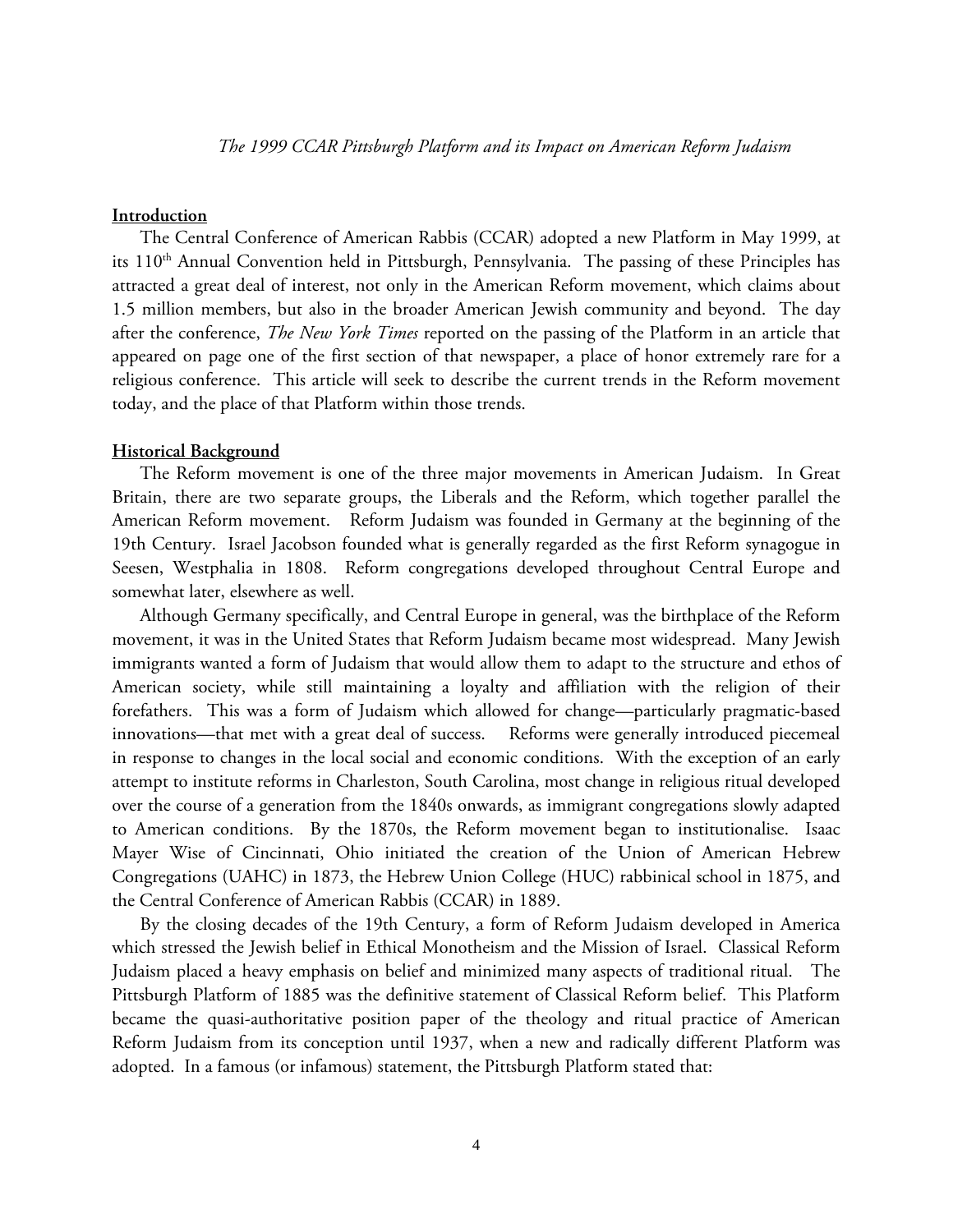We hold that all such Mosaic and rabbinical laws as regulate diet, priestly purity and dress originated in ages and under the influence of ideas altogether foreign to our present mental and spiritual state. They fail to impress the modern Jew with a spirit of priestly holiness; their observance in our days is apt rather to obstruct than to further modern spiritual elevation. Meyer (1988: 388)

The Pittsburgh Platform was not the first attempt to codify a set of principles upon which American—or European—Judaism could be developed. The German Reformers held conferences in 1844, 1845 and 1846, at which a wide variety of both theoretical and practical issues were discussed and debated. In the United States, a conference was held in Cleveland, Ohio in 1855, at which Isaac Mayer Wise and Isaac Leeser attempted to agree on two basic principles that both traditionalists, as well as Reformers, could accept in terms of what the Torah and Talmud were and what they meant to religious Jews. In 1869 a group of mostly radical Reformers met in Philadelphia. But the 1885 conference became, by far and away, the most influential such gathering, and the Platform accepted at that conference became one of the core documents of American Reform Judaism. That is why the 1999 attempt to pass a new platform at Pittsburgh carried with it such strong emotional overtones.

It was also during this period that the Conservative movement began to crystallize as a more tradition alternative to Reform Judaism. But while Conservative Judaism was far more traditional in both attitude and practice than Reform, it did allow for the concept of religious change. Orthodox Judaism maintained a steadfast belief in traditionalist belief and Halachic behavior, which adhered completely to Jewish law. Reform Judaism began to be perceived by the general Jewish community as extremist and assimilatory. Many Eastern European Jewish immigrants compared the Reform temple to a Christian church, implying by their comparison that the Reform synagogue lacked any authentic Jewish religious content.

But as early as the 1920s, certain factions within the Reform movement began to re-embrace selected aspects of the Jewish tradition. After the rise of the Nazi party in Germany in 1933, many American Reform Jews began to slowly readopt a conscious ethnic identity that an earlier generation had attempted to stifle and deny. In 1937 the CCAR adopted a new Platform at Columbus, Ohio, which dramatically muted what many had perceived to be the extreme universalism of the 1885 Pittsburgh Platform. The Columbus Platform began with a statement justifying the need for a new platform. It opened with the comment that, 'In view of the changes that have taken place in the modern world and the consequent need of stating anew the teachings of Reform Judaism…' Meyer (1988: 388) that the CCAR felt it was proper to accept a new declaration of principles. The Platform distanced itself from some, but not all, of the religious conceptions expressed in the Pittsburgh Platform. The Reform movement began to take concrete steps to accept the reality of the Zionist movement and there were numerous signs that many of the once-rejected traditionalist symbols were beginning to make a comeback. This trend continued to gain momentum in the subsequent decades and is reflected in the 1976 San Francisco statement. Technically referred to as 'Reform Judaism—A Centenary Perspective,' this paper stated that, '…change has been and must continue to be a fundamental reality in Jewish life.' Meyer (1988: 391) The Perspective boldly argues that '…we are bound together like all ethnic groups by language, land, history, culture and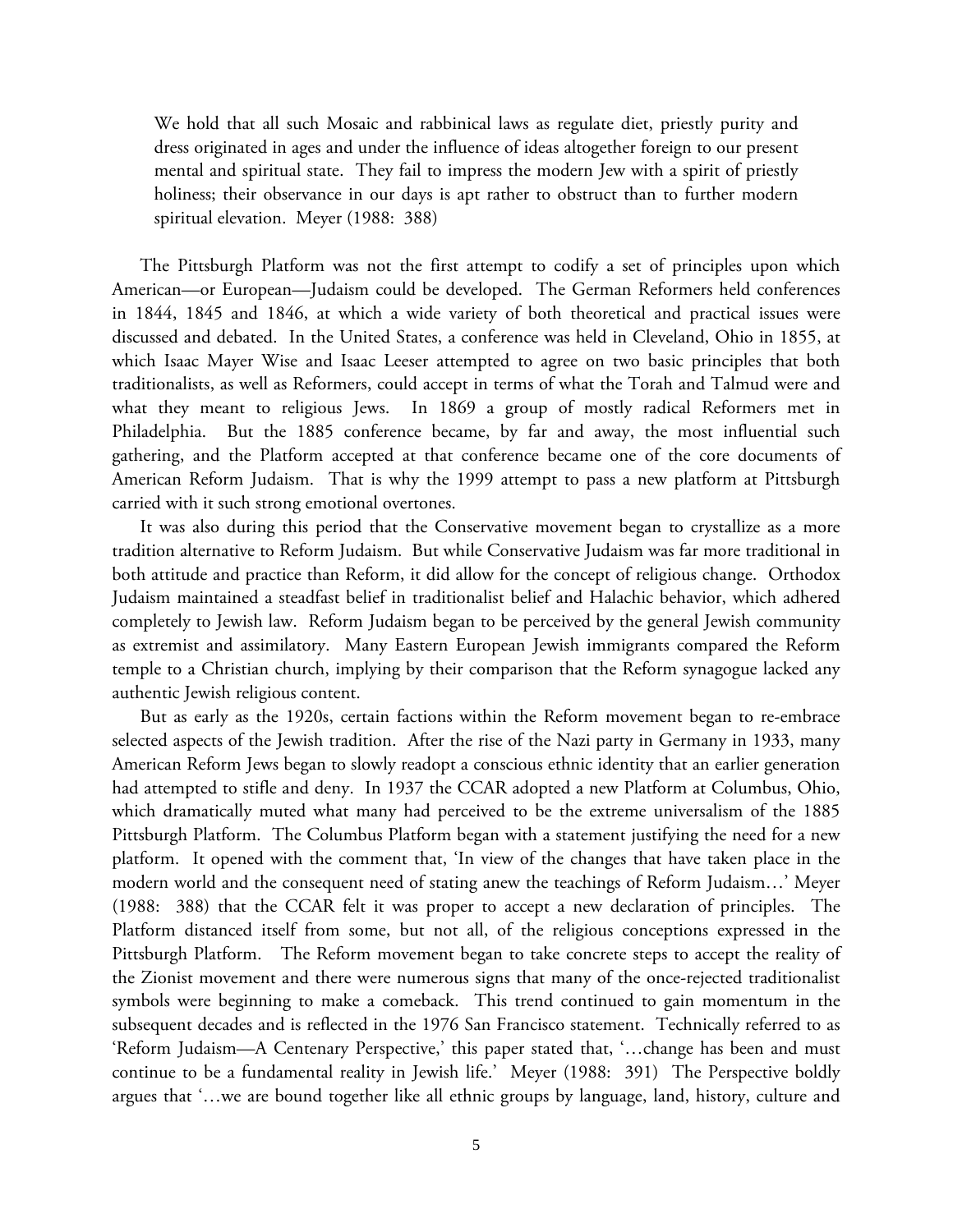institutions.' Meyer (1988: 392) An even more extreme departure from the Pittsburgh Platform could be clearly seen in the statement that, "Judaism emphasizes action rather than creed as the primary expression of a religious life…' Meyer (1988: 393)

But since 1976 the Reform movement has developed in new and somewhat unexpected directions. Rabbi Richard Levy used these dramatic changes, which included the Patrilineal Descent Resolution of 1983, the development of an outreach program to intermarried families and others, the establishment of a significant number of congregations with special outreach to gays and lesbians, and other innovations to justify the need for a new statement of religious principles. As we shall see, much of the subsequent controversy focused on practice rather than principle.

#### **The Move Toward Tradition**

On May 26, 1999, the CCAR met at the historic Rodef Shalom Congregation in Pittsburgh. This was the same congregation that had hosted the 1885 Pittsburgh Platform that had symbolised the rejection of Jewish tradition that was seen as the hallmark of Classical Reform Judaism. At 11:30 a.m., the rabbis voted to adopt a new Platform called 'A Statement of Principles for Reform Judaism' by a vote of 324-68, with 9 abstentions. This was the culmination of more than a year of intense and sometimes acrimonious debate that began when Rabbi Richard N. Levy, then President of the CCAR, proposed an initial draft of a platform that advocated that Reform Jews consider trying out and perhaps adopting many ritual practices that had formerly been regarded as simply not practiced in a Reform context. The platform that Levy proposed would be the fourth statement of beliefs to be passed by the American Reform rabbinate in its history, the first being in Pittsburgh in 1885, the second in Columbus in 1937 and the third being a statement rather than a platform in San Francisco in 1976. During the course of 1998 and the first half of 1999, the proposed document went through six drafts. During this process, most of the references to specific ritual acts were removed in order to placate the 20%-25% of the movement's members who were attached to greater or lesser degrees of Classical forms of Reform Judaism. The suggestion that Reform Jews might consider eating kosher food, taking ritual baths in a mikveh, and even wearing tefillin phylacteries was shocking to some Reform Jews and there were those who considered such proposals as an attack on their entire approach to religious life.

*Reform Judaism* magazine, the official organ of the Reform movement, published the third draft of what was then called the 'Ten Principles for Reform Judaism,' with a cover photo of Rabbi Levy with a tallit prayer shawl and a yarmulke, a skull cap.<sup>1</sup> While many people applauded the tone and the substance of the proposed platform, many others were distressed and saddened by what they felt was an abrogation of the historical positions of the Reform movement. There were letters and emails that attacked Rabbi Levy personally, suggesting that he would feel a great deal more comfortable in the Conservative or even the Orthodox movement. Others stressed the fact that because Levy had spent most of his career working for the Hillel Foundation, a Jewish University campus organization, he could not possibly understand the mentality of the congregational Reform Jew. For those who associated tradition with medievalism, Levy's proposals struck a raw nerve and precipitated a major debate over the direction that the Reform movement should take.

Some of the responses were very harsh. A woman from Mequon, Wisconsin wrote, 'Abandonment, hurt, outrage, violation, betrayal. These are just a few of the first words that came to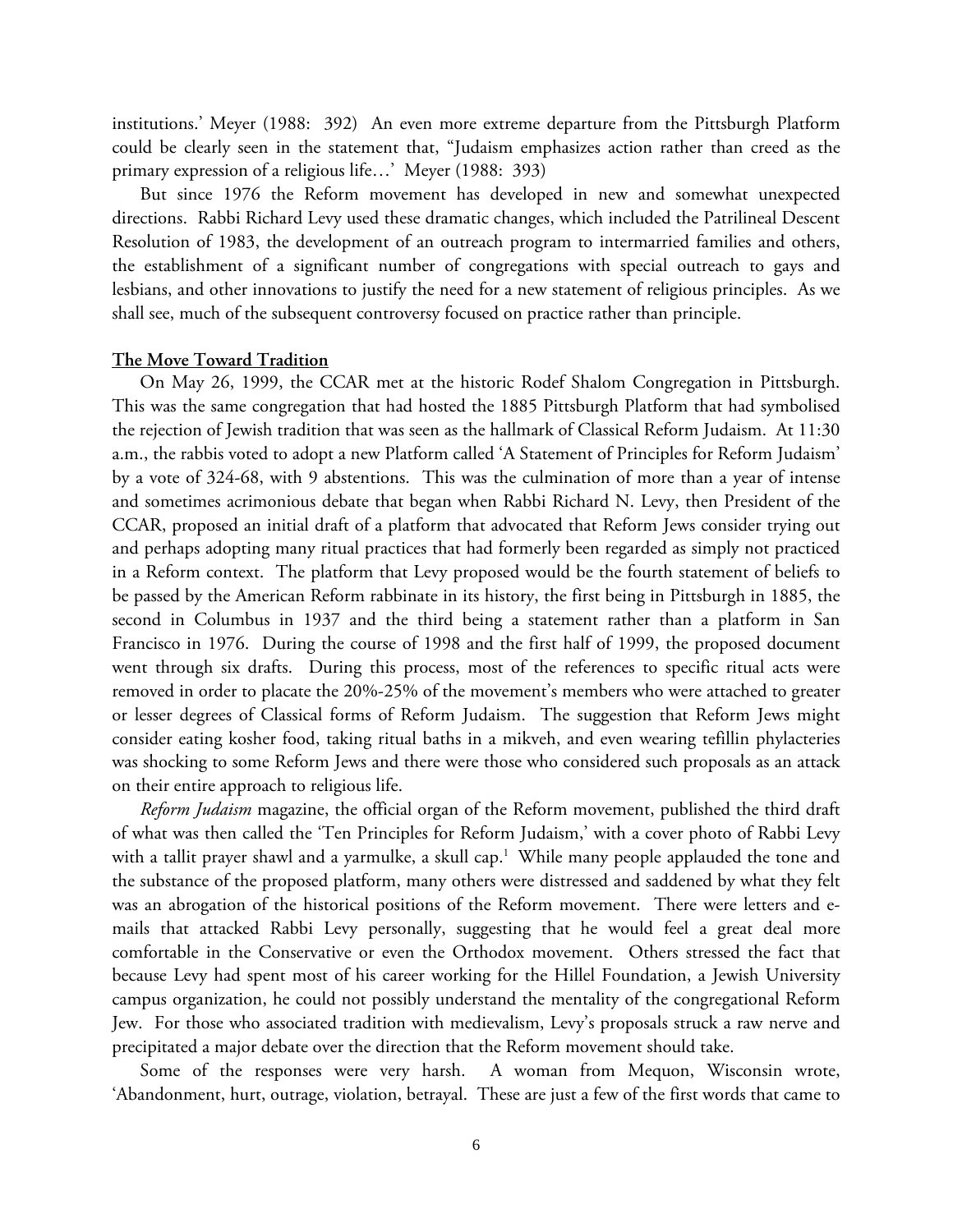mind after I read Rabbi Richard Levy's proposal.' Bauer (1999: 4) Another reader wrote sarcastically: 'It was quite a surprise to read the contents of Rabbi Levy's article … I did have to check the cover to make sure it said Winter 1998 and not Winter 1698.' Fribourg (1999: 8)

In response to the large volume of comments, and because of their depth of intensity, Levy, working with other CCAR and UAHC leaders, produced a fourth draft, which was discussed at the December 1998 UAHC board meeting. This draft was much more moderate in tone than the original draft had been. Yet, there were certainly a number of issues that caused difficulties for certain members of the UAHC board. Among many concerns, the primary issues centred on the urging of the reading and speaking of Hebrew, and the encouragement to make aliyah—moving to Israel—which many found disconcerting. But Judge David Davidson summed up the general response when he stated: 'The issue generated a lot of apprehension, some heat, and even some dismay, but after hearing Rabbi Richard Levy's very personal and very open presentation yesterday, the apprehension is largely dissipated and most of the heat is gone.' Davidson (1999: 17)

From that point on, the process leveled out. Although an announcement was made that no vote would be taken at the Pittsburgh conference, this decision was rapidly reversed and a new announcement went out to declare that the platform would be brought to a vote. Further, the leaders of the CCAR now united behind Levy in support of the new platform. They urged that it be passed as a way to show those who were watching that the Reform movement was moving forward and that the platform could serve as a stimulus for discussion and further study. While many found this a rather weak argument for the passing of a platform, by the time of the vote, there were very few who truly opposed the platform, at least among those in attendance at the conference.

#### **The Rabbinic Evaluation of the 1999 Pittsburgh Platform**

Most Rabbis agreed that the two-year long process of debating and voting on the Platform was relatively open. Although certainly a lot of the discussion and negotiation was done among a small inner group, that was inevitable in any process of this type. But almost all of those inner players made continual and sincere attempts to democratise the process as much as possible. After the vote, most of the Reform Rabbis who attended the CCAR conference returned home to speak about the importance of making a statement, being able to study and generally avoiding either a blunt analysis of the process, or taking a strong position on the Platform. Part of this was due to the nature of the Platform itself. And the final draft was sufficiently vague that it was difficult to generate either great enthusiasm or fervent hostility.<sup>3</sup>

Rabbi Richard Levy, however, reflected in the *Las Vegas Sun* article published by Stacy Willis that many Reform Jews are moving toward traditionalism in an effort to upgrade the quality of their lives, perhaps to bring holiness into their lives in a search for meaning. His views are seen clearly in some of the earlier drafts of the Platform, in which he writes that in 'Reform Jewish observance we know that what may seem outdated in one age may be redemptive in another...' Willis (1999)

Far more typical was Rabbi Aaron Petuchowski who entitled his July message in *Temple Shalom* 'The Value of a Snapshot.' Petuchowski stressed that what is important about the new Platform is that it is a statement by the membership of the CCAR, that it provides only a snapshot of where the Reform Rabbinate sees Reform Judaism at this time in its history. 'It is a snapshot. Just as a snapshot cannot convey the depth and breath of its subject, nor does this statement intend to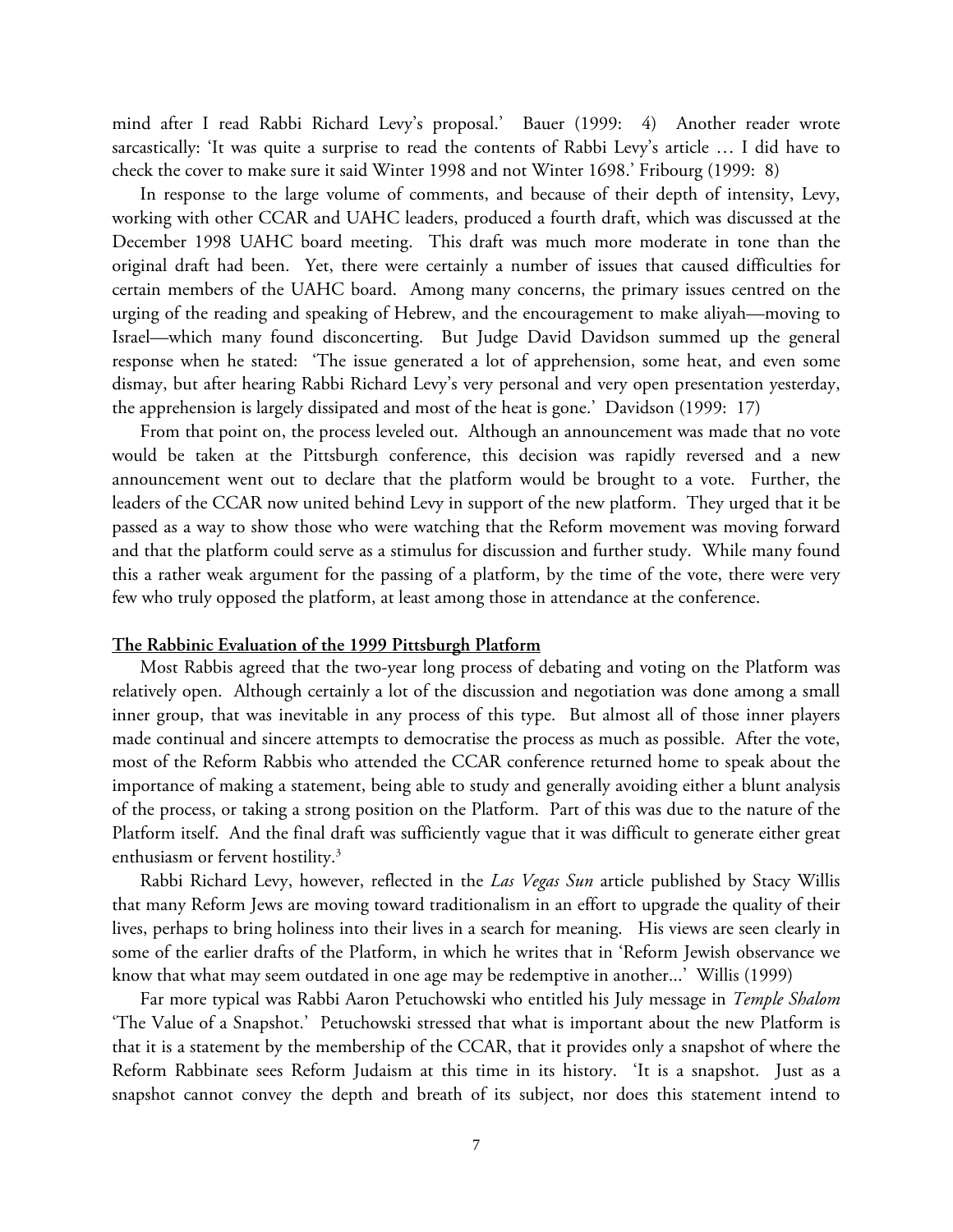capture it all.' Petuchowski made sure to stress the pluralistic nature of both belief and practice in Reform Judaism, and noted the importance of autonomy to Reform Jews, while exploring the wide range of practice and belief available to them. He cited the fact that the Reform movement had changed its attitude towards a Jewish state as an example of 'the swinging pendulum of Reform ideology.' Petuchowski (1999: 1 & 10)

The final version of the 1999 Pittsburgh Platform was neutral enough to please many Classical Reformers. For example, Rabbi Jeffrey Stiffman of Congregation Shaare Emeth in St. Louis had been one of those quoted in the Jewish Forward and elsewhere as having been very critical of the early drafts of the Platform. But after the conference itself, Stiffman wrote a brief note in his Synagogue's newsletter to express his satisfaction with the final result. 'The Platform has much less of an emphasis on ritual and more on social action than the earlier drafts. It is more balanced.' Stiffman (1999: 2)

One of the few rabbis to express a strong opinion in his synagogue newsletter was Rabbi Mark Shook of Temple Israel in Creve Coeur, Missouri. Rabbi Shook wrote, 'Following the convention there was more 'spinning taking place than *dreydl* in *Kislev*'.' Shook (1999: 4) Rabbi Shook very bluntly argued that the final Platform that was passed at the actual conference was a very watered down version of what had been originally proposed. That is why he referred to the spinning that he believes took place in the aftermath of the vote.

The "Spin Doctors" have arrived in the Reform movement. Faced with the reality of a movement unwilling to be coerced into becoming "Conservative Lite," the leadership of the Central Conference of American Rabbis (CCAR) was forced to present a heavily watered down statement of principles for a vote at its annual convention in Pittsburgh.<sup>4</sup> The principles voted on and passed by an overwhelming majority of the convention attendees bore little resemblance to the "Ten Principles for Reform Judaism" presented last winter to the Reform community in the pages of *Reform Judaism* magazine.<sup>5</sup> What remained was an updated version of the Centenary Perspective-Version 3.1 instead of 3.0.6 Women, homosexuals, and intermarrieds were all accounted for in the new version. Interfaith activity was encouraged. Despite all efforts to portray the document as a move back to 'tradition,' whatever that is, nothing of the sort took place. Shook (1999: 4)

Shook expressed concern about the distortions in the press, and noted that very little had been said about the heavy opposition by Reform laity to the earlier versions of the Platform. But because the emphasis had been on the 'return to tradition' many Reform Jews were outraged over what they considered to be a betrayal by the Reform Rabbinate. He further noted that even though there was much debate<sup>7</sup> about returning to tradition, the Principles 'studiously avoided explicit mention of the traditions in question.' Shook (1999: 4) He noted the Platform is in no way creative or reflective of original theology, making the final version of the Platform acceptable to everyone. 'Nothing in the final adopted version of Principles contradicts Reform Judaism's central principle. The individual Jew is still the final authority on that level of practice that is religiously meaningful. The *dreydl* spins both ways.' Shook (1999: 4)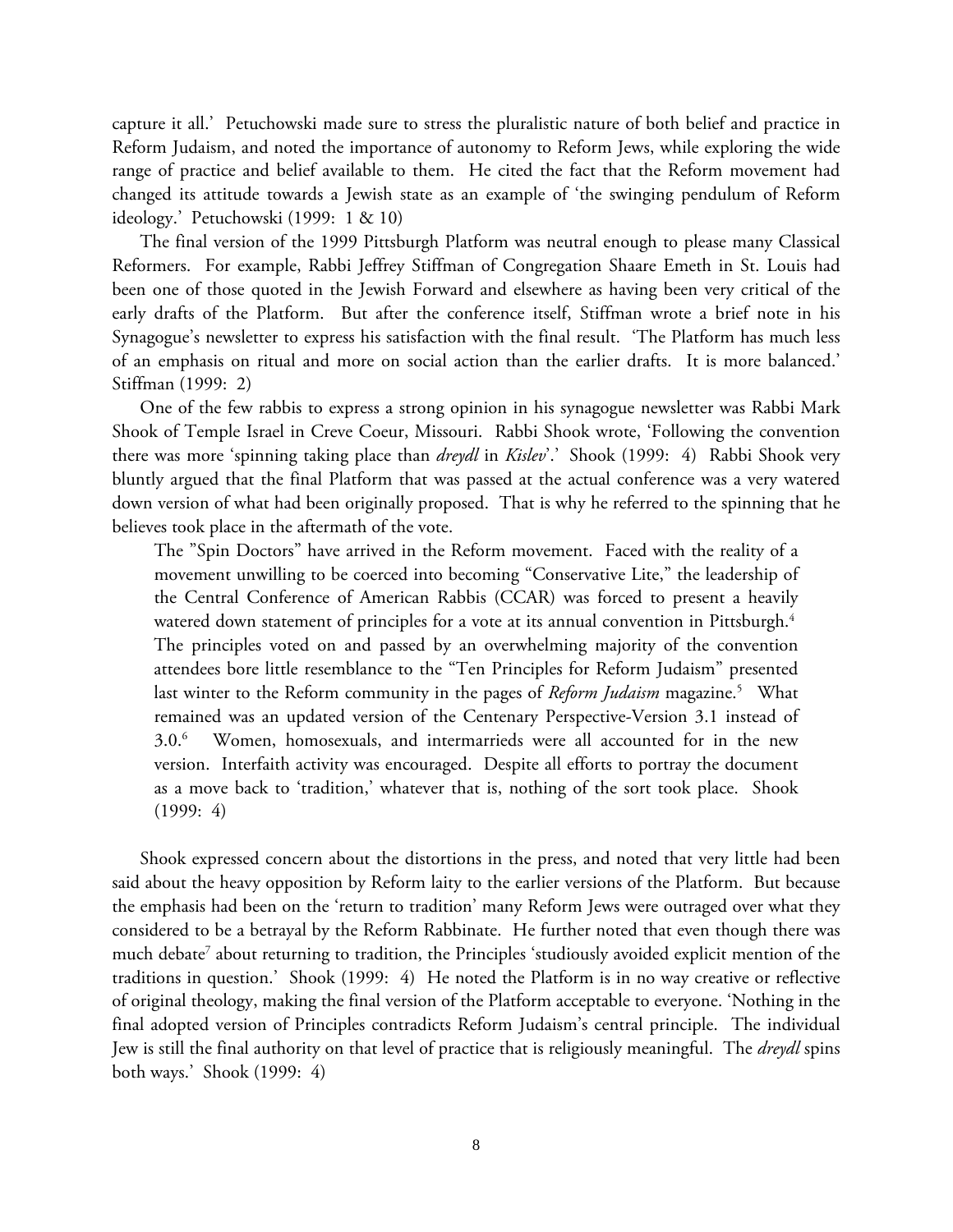#### **Reactions from the Press and the Pulpit—and the Spin from Both**

Most of the general press initially reported that the Platform was a 'radical' move toward traditionalism. *The New York Times,* in a front-page article the day after the vote, wrote that the Principles would 'encourage the observance of traditional rituals … that were set aside at the movement's founding.' *The New York Times* (1999: 1) This was typical of the reporting done by most of the general American news media, which emphasised the return to tradition and mentioned only in passing that the earlier drafts of the Platform had specifically mentioned many of the traditional rituals that Reform Jews might consider re-adopting. Ten days after the vote, *Time* magazine published an article on the Platform titled 'Back to the Yarmulke' Van Biema (1999: 65). And yet there is no mention of the yarmulke in the Platform. Although the *Time* magazine writer certainly knew this, the article seemed to convey the impression that the Reform rabbis had published the Platform primarily in order to urge the re-embracing of traditional practices. An Associated Press wire report said that the CCAR had 'approved a return to traditional values such as the wearing of yarmulkes, keeping kosher and praying in Hebrew.' While this may be true to *some* degree, the emphasis on a 'return to tradition' created a spin that could be seen as misleading, even inaccurate. Later newspaper accounts, however, such as the one published by the *Las Vegas Sun* three weeks after the conference by reporter Stacy J. Willis, stated that the Platform was far more a compromised document, rather than an unambiguous and dramatic move to the right, and that it reflected pushes and pulls in different directions. Willis (1999) Writers for many of the regional and national Jewish newspapers, in contrast, were much more likely to stress the fact that the final draft was 'watered-down' compared to the original proposal. *The New York Jewish Week* wrote: 'The new Platform is seen as a victory for the Classical wing of the movement, which rejected attempts by Reform leaders to inject more tradition and observance into daily practice.' *The New York Jewish Week* (1999)

Rabbi Sanford Akselrad of Congregation Ner Tamid in Las Vegas reflected about the Platform, 'There is nothing in it about traditional ritual that wasn't in the previous Statement of Principles, written in 1976.' Willis (1999) It seems probable that one of the reasons the early news accounts presented such an unbalanced view was because many of these reporters had heard for months about the earlier drafts that were so traditional in their format.

And they had heard a great deal about the cover photo of Rabbi Richard Levy that had created so much controversy. Professor Lance Sussman noted some months after the conference that he saw schisms developing within the movement after the publication of the controversial Winter issue of *Reform Judaism,* and that the elected Platform was in part '…an attempt to keep the unraveling process from going out of control.' Sussman (1999) As those who were part of the process clearly saw, the final drafts removed the controversial references to performance of specific rituals. Akselrad, who voted in favor of the final Platform, noted that many of the news reports had been misleading because there was no specific mention of mitzvot in the final draft of the Platform. He explained that the focus on traditionalism had occurred because the debate on defining the Reform movement had been going on for a long time. The overwhelming response of most pulpit rabbis was to equivocate, and many wrote articles in their newsletters, stating that the new Platform would provide opportunities for study, for discussion, and for dialogue. Many of those rabbis lean toward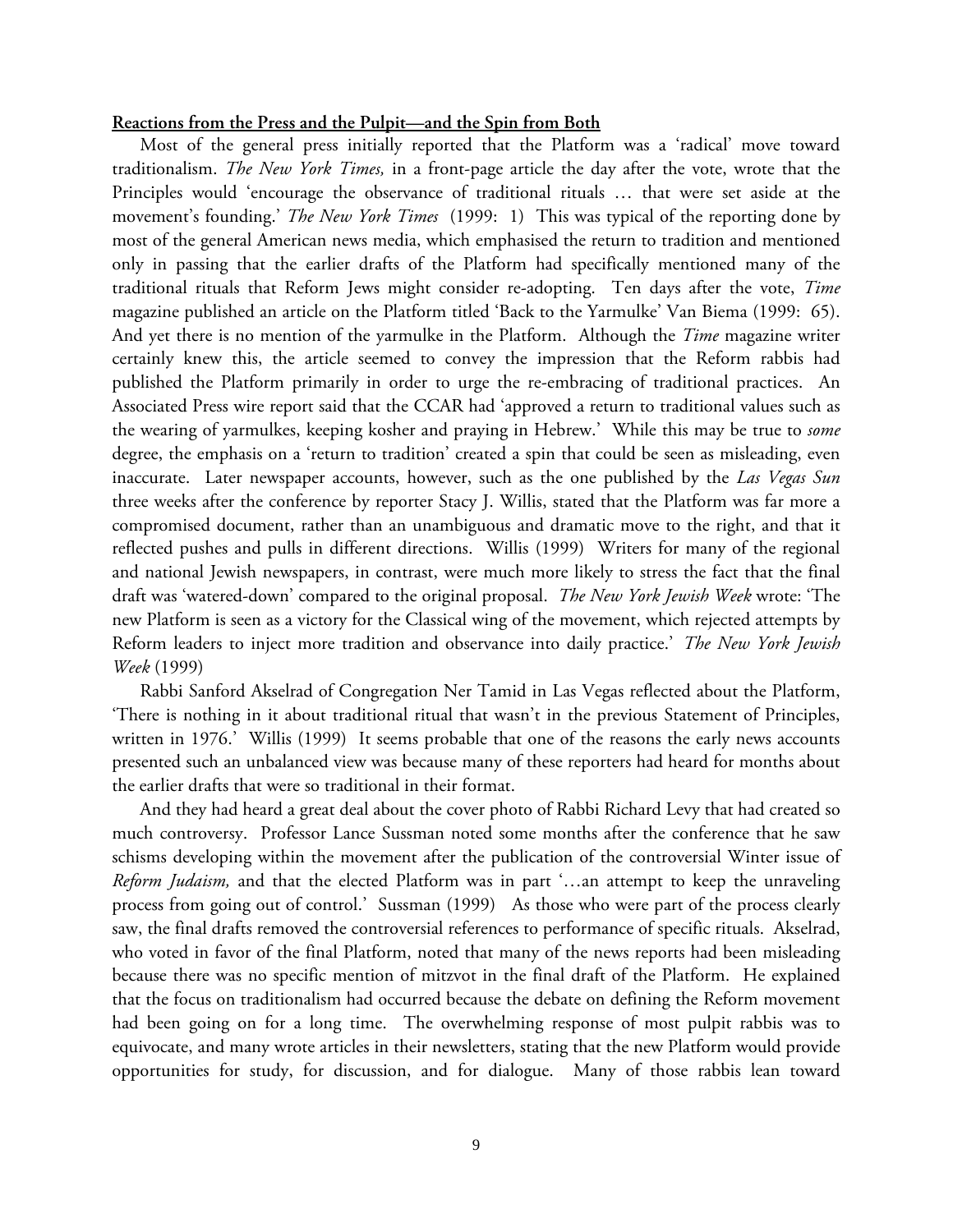traditionalists' positions, and they did not want to risk agitating those members in their congregations who were already upset by the direction of the Platform.2

There were numerous rabbis who were horrified that the media had distorted what had actually happened at Pittsburgh. Interestingly, Rabbi Paul Menitoff, the Executive Vice President of the CCAR, was not one of them. He stated:

I think by and large the media—as in many ways our own people—focused in on the dramatic or radical part of…the principles and that's the one under the Torah section that said we're committed to the ongoing study of the whole array of mitzvot, and to the fulfillment of those that address us as individuals and a community. Some of these mitzvot have long been observed by Reform Jews. Other ones, both ancient and modern, demand renewed attention. And as a result of the unique context of our own times. And that paragraph talks about traditionalism. It's a radical departure from a lot of what we were talking about before. And really in a very forceful way says that we as Reform Jews are open to the full range of our tradition, our sources, our sacred texts, and that we don't see any of that, of our roots, as being inferior to other segments of the Jewish people.

Menitoff went on to explain that it was natural for journalists to focus on the most visible expression of change because the press uses information in concrete terms, and traditionalism means the use of kippot, tallitot and keeping the kosher kitchen. He noted that out of almost 4,500 people who attended the last UAHC conference, almost 60% were wearing kippot. A list of headlines published in newspapers around the country brought home the fact that most journalists saw the Platform as a return to tradition, and Menitoff noted that he saw their take on the Platform as accurate and even descriptive of the situation, since there has been a resurgence throughout the Reform movement toward re-examining one's roots in Judaism. But for Classical Reform Jews, it was felt that too much change was taking place. Menitoff stressed the need for accommodation toward those Classical Reformers within Reform Judaism. He argued that their less traditional approach should continue to be seen to be just as valid as the more traditional approach, and that the spiritual and intellectual search for religious meaning for all Reform Jews should continue unabated in a pluralistic atmosphere. But there was nevertheless a great deal of concern and even fear.

## **Calming the Fears: Encouraging Ritual Participation v. Mandating Ritual Observance**

A number of Rabbis felt that it was necessary to discuss the Platform in terms of the increasing amount of ritual in and out of the synagogue. Rabbi Steven Fuchs, the Senior Rabbi at Congregation Beth Israel in West Hartford, Connecticut, told of how he traveled to Columbia, Maryland over the Memorial Day weekend to perform a wedding at the congregation where he had served from 1973 to 1976. During this visit he was surprised at the number of congregants there who '…feared that Reform Judaism now requires adherence to keep kosher, wear yarmulkes and use more Hebrew in services.' Fuchs (1999: 1 & 4) Fuchs told them, 'Honestly, I do not think the Reform Judaism that the "Principles" describe is different in any way from the Reform Judaism I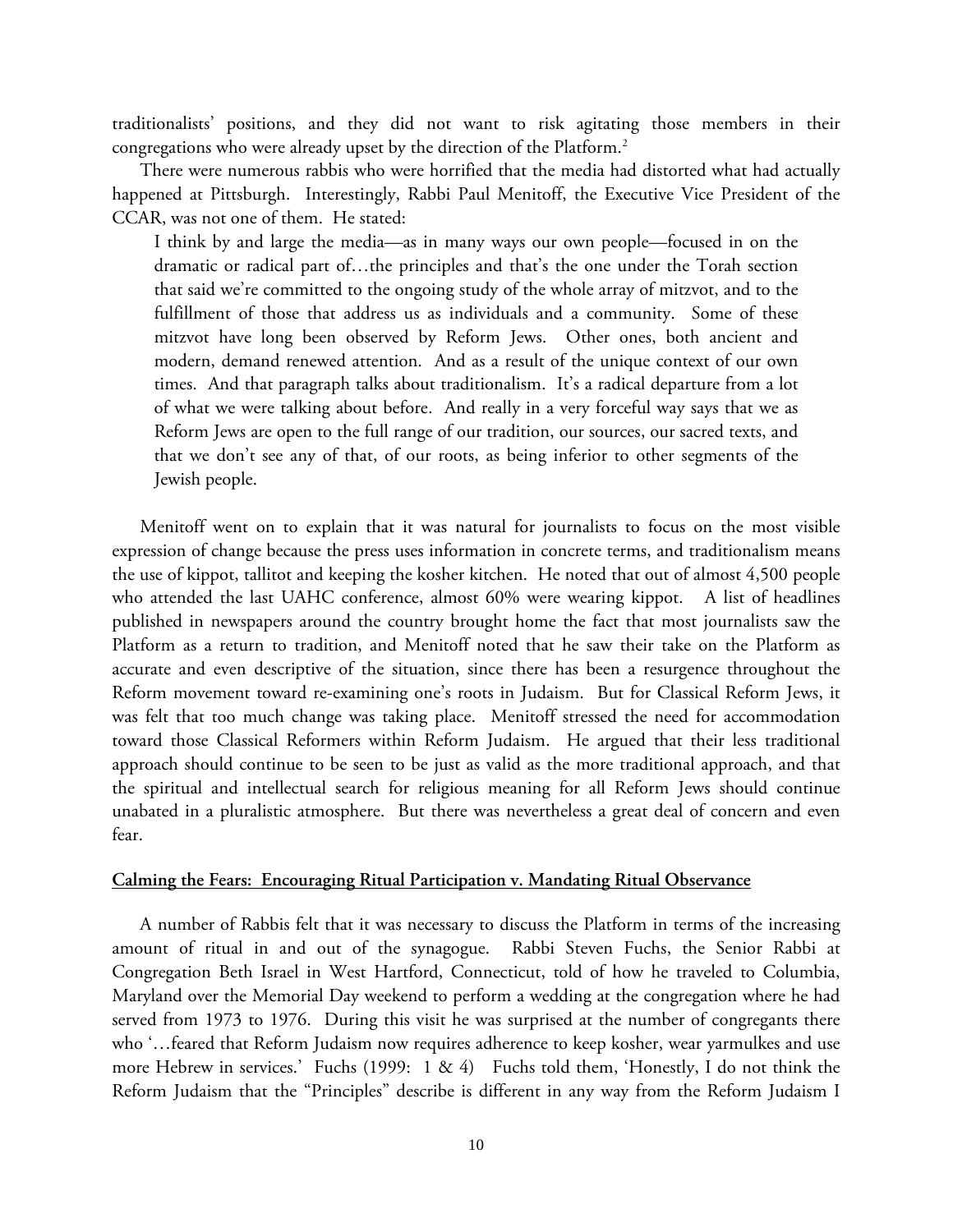have taught since I first became your Rabbi twenty six years ago.<sup>'8</sup> Fuchs stresses that Reform congregants are alarmed by the new Statement of Principles because of the way it was presented in the media, and specifically referred to all that has been written n the subject since the conference. Fuchs (1999: 1 & 4)

Rabbi David Castiglione of Temple Beth El of Bloomfield Hills, Michigan, argued that to only emphasise the move toward tradition is not a balanced perspective on the new document. Castiglione said that the Platform 'accepts and encourages ritual participation. It doesn't mandate ritual observance. But it's also quite a difference from the previous Platform. Early Reform distanced itself from the exercise of ritual and concentrated on the intellectual pursuit of biblical scholarship and involvement in social justice.' Bullard (1999)<sup>9</sup>

Shortly after the Platform was passed, Rabbi Harry Danziger wrote an article announcing that he would start wearing a yarmulke at services. He wanted to make it clear, however, that this decision was not a direct result of the Platform:

Timing requires a disclaimer: What I share here has nothing to do with the muchpublicised 'Declaration of Principles of Reform Judaism.' What is here was my intention long before that document was born. The place of the kippah or yarmulke has changed enormously in Reform Jewish life. For years, few American Reform Jews wore head coverings. It was virtually a symbol of being Reform to wear one no longer!<sup>10</sup> Danziger (1999: 1)

Danziger writes that over the past several years this has changed, and noted that a number of rabbinic interns have worn yarmulkes on the Bimah during services and that the rabbis and cantor have worn yarmulkes at weddings and other ceremonial occasions when requested. He said that although he had not worn a kippah during regular services for some years, he has now found religious meaning in wearing it, and so would begin to wear it. The re-embracing of tradition was moving ahead at full speed.

## **The Return to Tradition: Understanding What It Means and What It Doesn't Mean**

The reporting of the final Platform touched on the reality that the Reform movement is moving in two different directions at the same time. This fact was pointed out by Professor Jack Wertheimer of the Jewish Theological Seminary of America. He argues that since the 1960s the positions taken by the Reform movement have been shaped by two very different impulses that seem to be almost contradictory. On one hand, the Reform movement has reintroduced many traditional rituals and practices that had been rejected by the Classical Reform synthesis, including the traditional wearing of yarmulkes and prayer shawls for men and now women, and perhaps most noticeably, the dramatic increase in the percentage of Hebrew being used in the Friday night services of many Reform temples. At the same time, the Reform movement adapted to changing social realities by sanctioning a dramatic change in the traditional definition of who and what is a Jew the Patrilineal Descent Resolution of 1983, which accepted the children of Jewish fathers and Gentile mothers as Jewish if they were raised as Jews, even without a conversion. They went even further when they decided to ordain first women and then gays and lesbians as rabbis and cantors. These highly innovative responses to changing social trends reveal how acutely sensitive the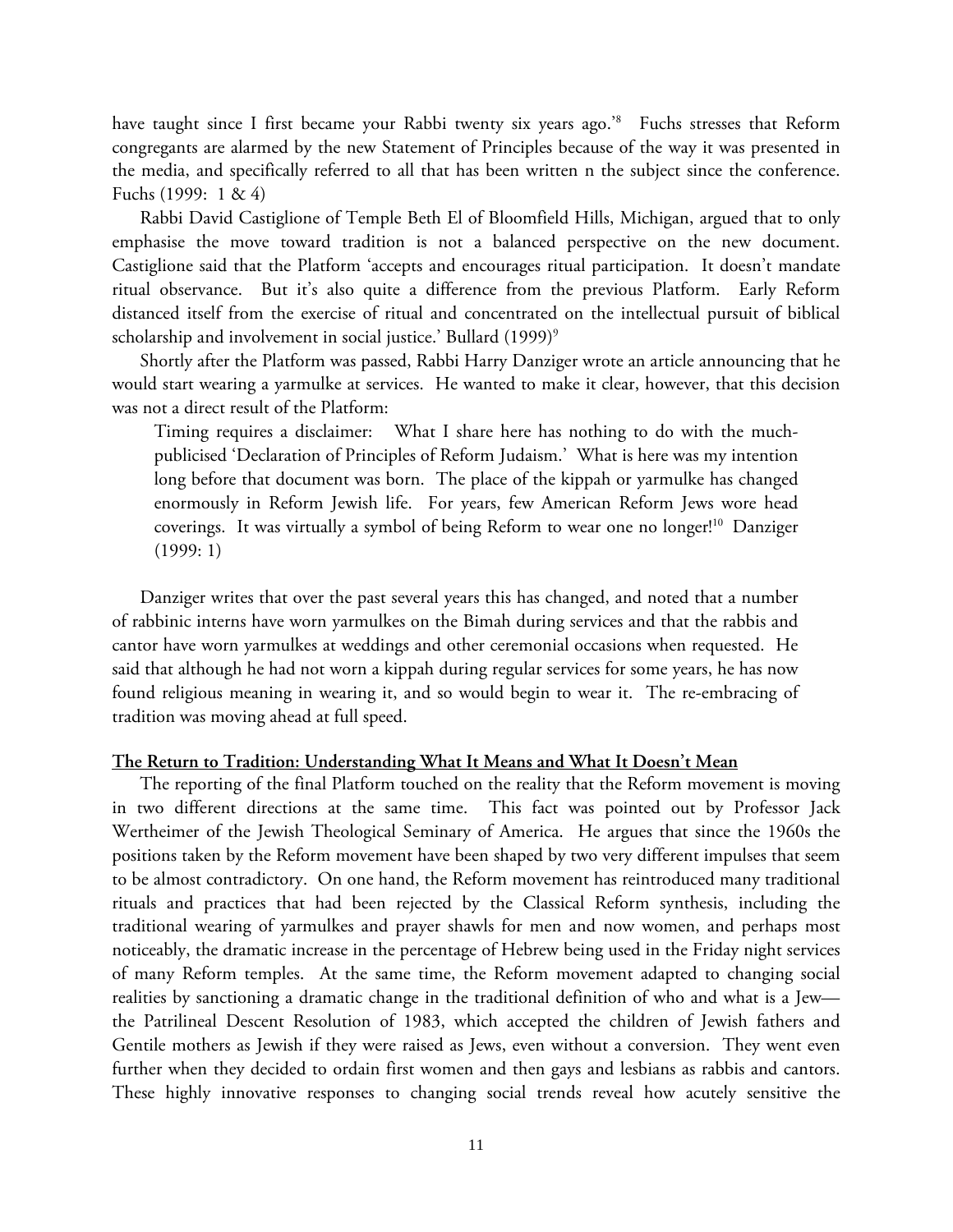leadership of the movement is to the needs of the typical congregant. And they show a tremendous willingness to actively promote change in order to try to meet the needs of Jewish congregants who are very much part of a rapidly changing society.

These two partially contradictory trends were already present when the debate began over the proposed Platform. In September 1998, E. J. Kessler, a reporter for *The Forward,* a national Jewish newspaper headquartered in New York, wrote that the draft of 'Ten Principles for Reform Judaism'13 was promoting 'rituals and observances…that many associate with Orthodoxy.' Kessler (1998: 1) He noted that the proposed Platform had been written for the most part by younger male rabbis who have become more observant of the mitzvot, who were finding holiness in these traditional aspects, and wished to move forward from the rational and modern ways of their German-Jewish ancestors to embrace a new spirituality in the traditionalism that has remained almost constant in those Jews of Eastern European heritage. While Kessler points out that 'some exponents of Classical Reform Judaism' opposed the document because of its advocacy of certain ritual observances, he also notes that other critics attacked the document for not being assertive enough about the importance of outreach to intermarried families and gays and lesbians.

Rabbi Alexander Schindler, former President of the UAHC, responded to the first draft by stating that the language used in the draft was not inclusive enough and needed strengthening. Schindler accepted the trend toward traditionalism as authentic and legitimate, and pointed out that the language '"continues trends manifest" in Reform Judaism for over the last century, and is therefore simply a continuation of pre-existing trends.' Kessler (1998: 2) Schindler, however, believed that the Reform movement's commitment to inclusivity was not being adequately emphasized.

But speaking to the author after the passing of the Platform, he emphatically argued that the Platform was of virtually no theological or even sociological significance. 'It's nothing. It's nothing from nothing. It's not good, not bad, it's not really an advance over the Centennial issue [statement]…it is much to do about nothing. It really is. I mean it doesn't go beyond anything that [Eugene] Borowitz said in the Centennial statement, not one iota. So I don't know what all the hullabaloo was all about.' Schindler (1999) But not all observers agree with Schindler. Many believe that the movement's embracing of contradictory trends cannot continue forever, and that the Platform may serve to galvanise opposition to either neo-traditionalism or to the politically correct liberal social agenda. But it is certain that the religious trends affecting the Reform movement cannot be seen in isolation from broader sociological patterns influencing the entire American Jewish community and indeed all Americans.

## **The Different Understandings of the Platform and its Potential Impact**

In trying to make some evaluations of the Platform's meaning and likely impact, it is critical to put the 1999 Pittsburgh Platform in the context of the sociology of the Reform movement. It is important to stress the fact that the entire American Jewish community is in the process of coming to terms with and developing responses to the very dramatically changed situation that American Jews find themselves in at the turn of the millennium. This is partially due to changes unique to Jews and Judaism, but it is to a large degree part and parcel of the overall changes in American society as a whole. We Jews tend to see it from our particular perspective, but many if not most and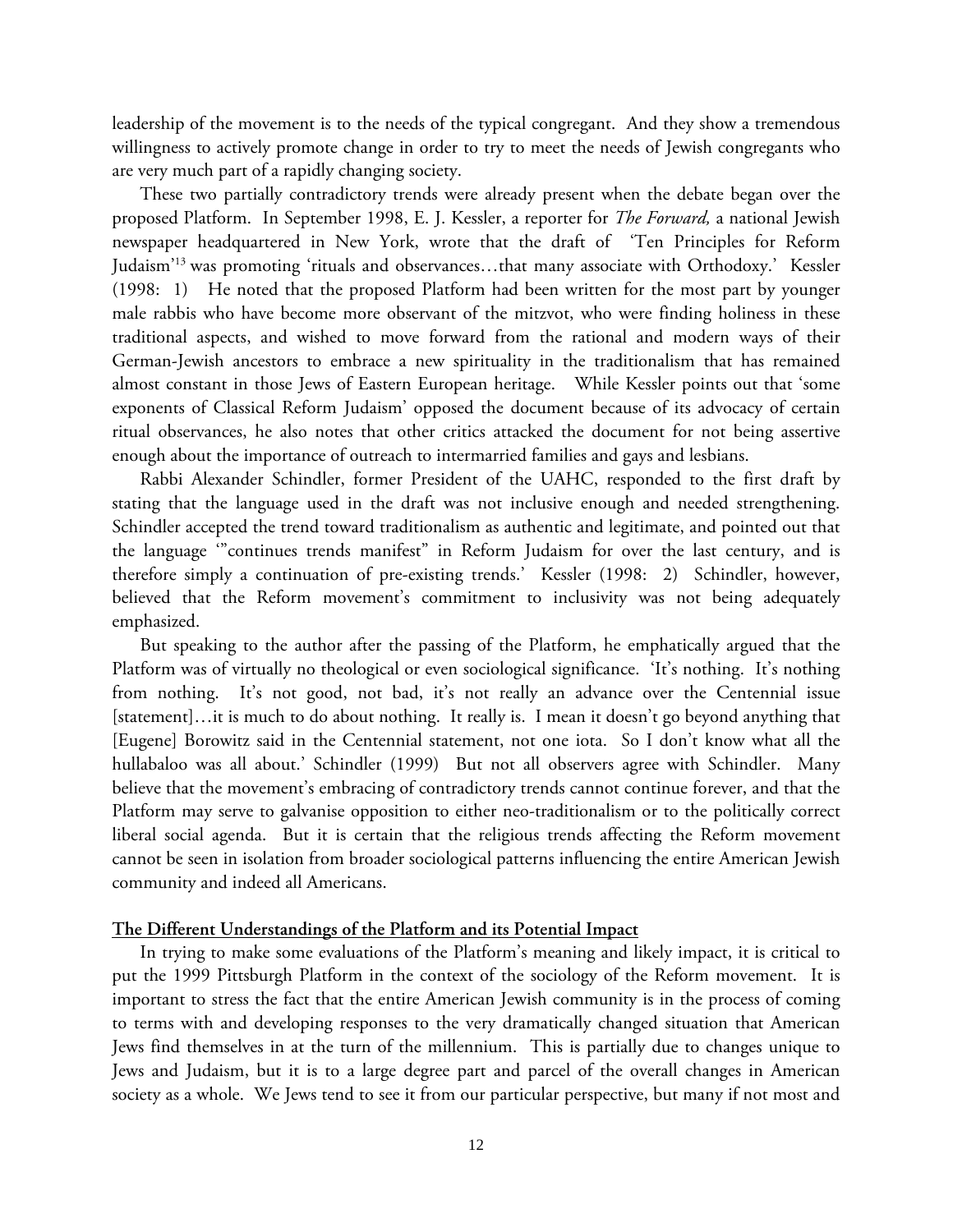perhaps all of the same phenomena can be observed in other American ethnic and religious communities. Nevertheless, the American Jewish community will have to come to terms with the assimilatory process, and make decisions on how to develop concrete strategies for dealing with life in an open society.

The leaders of the Reform movement are certainly aware that when seen from a particular perspective, the American Jewish community is in crisis. They are also aware that the Reform movement has had a great deal of difficulty meeting the challenges that it faces. I believe that many Reform rabbis have a great deal of frustration precisely because they want to serve vibrant congregations who are dedicated to the study and practice of Judaism, this is not usually the case.<sup>14</sup> Some rabbis cope with the situation better than others, but many are aware there is something very wrong with the average non-Orthodox congregation.

One of those rabbis who are aware that something is very wrong is Rabbi Richard Levy. Many fellow rabbis are surprised by this characterization because they see him as a positive-thinking and proactive person, one who is naturally optimistic. And he is. But as early as 1969, Levy wrote an essay entitled 'The Plight of the Reform Synagogue,' for *Judaism*, which stressed his deep concern for the future of the Reform synagogue. Levy wrote that he saw the American Reform synagogue in deep trouble, that 'It has generally defaulted on all three' of its traditional functions: as a beth Tefillah (a house of prayer), a beth Midrash (a house of study), and a beth Knesset (a house of meeting). Levy stated that while there are congregations that have been successful in providing the traditional functions, there are many more where prayer is irregular and insignificant for the majority of their members, serious study of Jewish ideas and books is nil, and meeting with others within the congregation are rare and only occasional events. Levy then described what he saw as the specifics of these multiple failures and made suggestions for building a more vibrant Reform congregational experience. In 1999, the trends that Levy saw in 1969 are far easier to spot. One sees repeated references to continuity and survival and assimilation and intermarriage in Jewish newspapers. Once in a while, an Orthodox leader may explicitly condemn the Reform movement for causing this situation, or more likely, for not doing enough to counteract it. And it is not only Orthodox rabbis who feel that the Reform movement may not be doing enough to counteract the currently escalating trends toward assimilation.

So when the Central Conference of American Rabbis (CCAR) voted at 11:30 a.m. on Wednesday, May 26, 1999, at the historic Rodef Shalom Congregation to adopt the 1999 Pittsburgh Platform, one could interpret the 324-68 vote as an endorsement of Levy's position that a greater degree of tradition could re-energise and revitalise the religious life of the 875-odd Reform synagogues in the United States. This is not the only way to interpret the adoption of this new Platform. One could see it as simply a move toward greater tradition. Those observers who have emphasised this approach have been careful to explain that as the Reform movement moves toward tradition, it does not mean the same thing as moving towards Orthodoxy. The Reform movement is not considering the adoption of any halachic standards. Even the proponents of progressive halachah*,* such as Rabbi Walter Jacob of Rodef Shalom and other disciples of the methodology of the late Rabbi Solomon Freehof, are not interested in instituting a binding system of Jewish law, certainly not one that would parallel the halachic approach of the Orthodox, or even the traditional Conservative.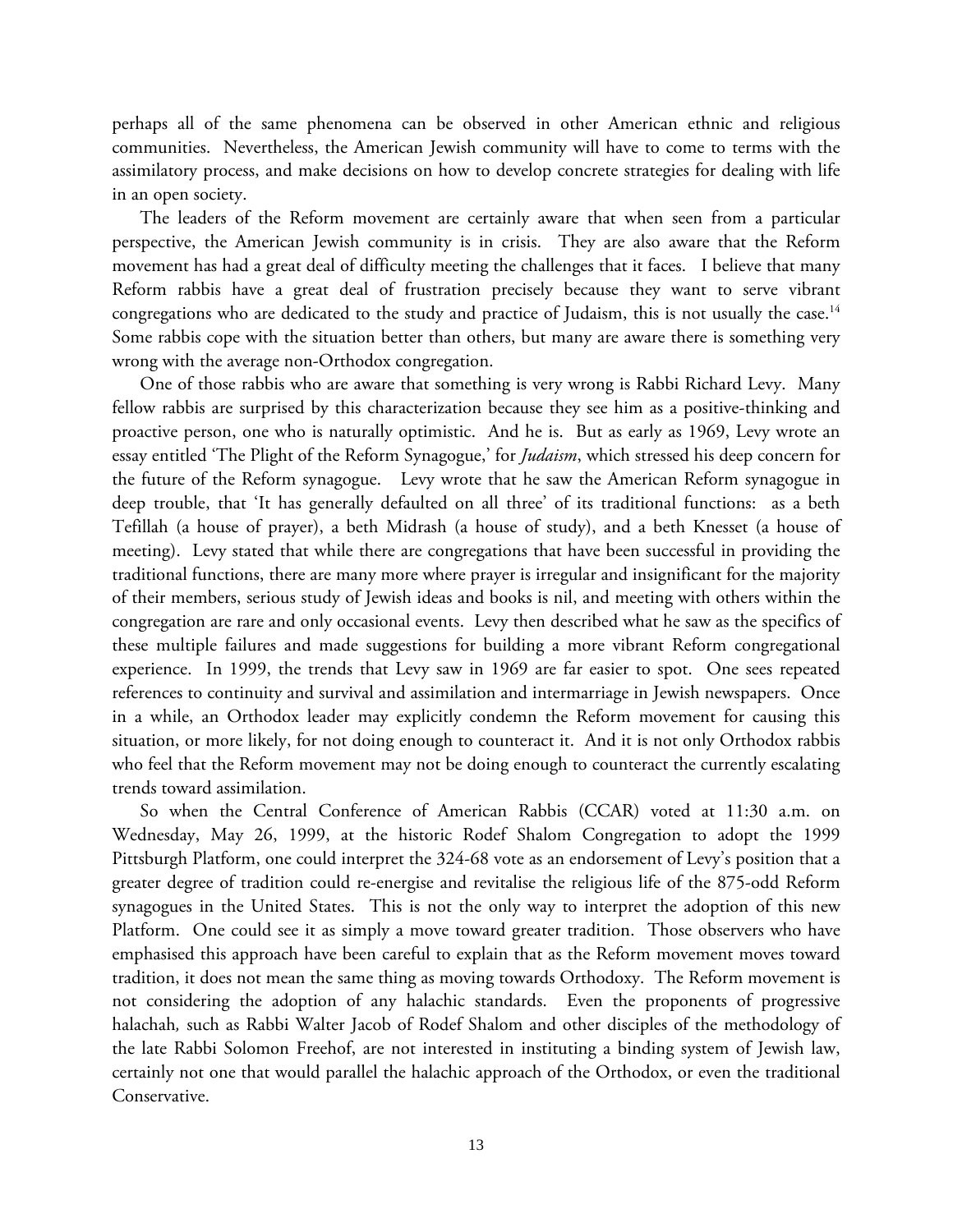While much of the debate over the new Platform centred on the so-called move toward tradition that the Reform movement is in the process of embracing, much of the subtext of the debate was an argument over how to interpret the recent sociological studies on American Jewry. The premise of Reform Judaism had been that it was possible to Americanise and yet be able to pass on a clearly identifiable, if perhaps attenuated, form of Jewish identity to the children and grandchildren and beyond. But since the 1990 National Jewish Population Survey (NJPS), this assumption has been called into question. Even worse, it is not at all clear how many Reform Jews still care. A number of recent journalistic reports suggested that the obsession with Jewish continuity and survival is something that worries the lay and professional leaders exclusively, and that most Reform Jews and most American Jews generally are just living their lives and what happens, happens. As the intermarriage rate has dramatically increased, the consensus in the Jewish community has dramatically shifted from rejection to grudging acquiescence and more recently to full acceptance. The Reform movement has attempted to react to the change in social context by proactively advocating and implementing new approaches to issues facing Jews and Judaism today.

## **The Patrilineal Descent Resolution**

Many of the innovations that the Reform movement has undertaken in its response to the changing nature of American society have had mixed results. The Patrilineal Descent Resolution, for example, has been criticised for its awkward wording and deep ambiguity. Nevertheless, it has allowed many intermarried couples to feel welcome in their Reform synagogue, and even without the assumption that the non-Jewish spouse may imminently convert. And yet, many observers have suggested that welcoming these couples on such an informal basis has decreased the numbers of conversions. This may not be true—and if it *is* true it may be due to other factors—but there is a sense that while the Patrilineal Descent Resolution has been good in a number of ways, the good has also come with a price. Even those who are ambivalent or even skeptical about the effectiveness of the Patrilineal Descent Resolution are very unlikely to want to turn the clock back, because among other reasons, the Resolution only formalised what had been the informal practice in any case. It did sharpen the acceptance of such children who formerly might have been enrolled in a Hebrew school with the expectation that the bar or bat mitzvah and/or confirmation would be in lieu of a formal conversion, or would be regarded as a formal conversion. So, the feeling has been that the Patrilineal Descent Resolution has not really changed anything, but it continues to be seen as logical and necessary in the open society of the United States. To move in the direction of exclusion lacks logic when the overall sociological profile of American Reform Jews is taken into account. But it is becoming clearer that even with the most open, inclusive policies, the Reform movement is going to have a very rough time keeping the children of interfaith couples attached to their congregations, even nominally. Most of the studies that have been done recently have drawn at best a mixed picture, and at worst a catastrophe in the making.15

## **The Limited Influence of the Reform Rabbinate**

There are powerful social forces that are extremely difficult, if not impossible, to go against, and it is highly unlikely that the future direction of the Reform movement will be determined primarily by one or another of the rabbis.<sup>16</sup> It will be determined by how American society influences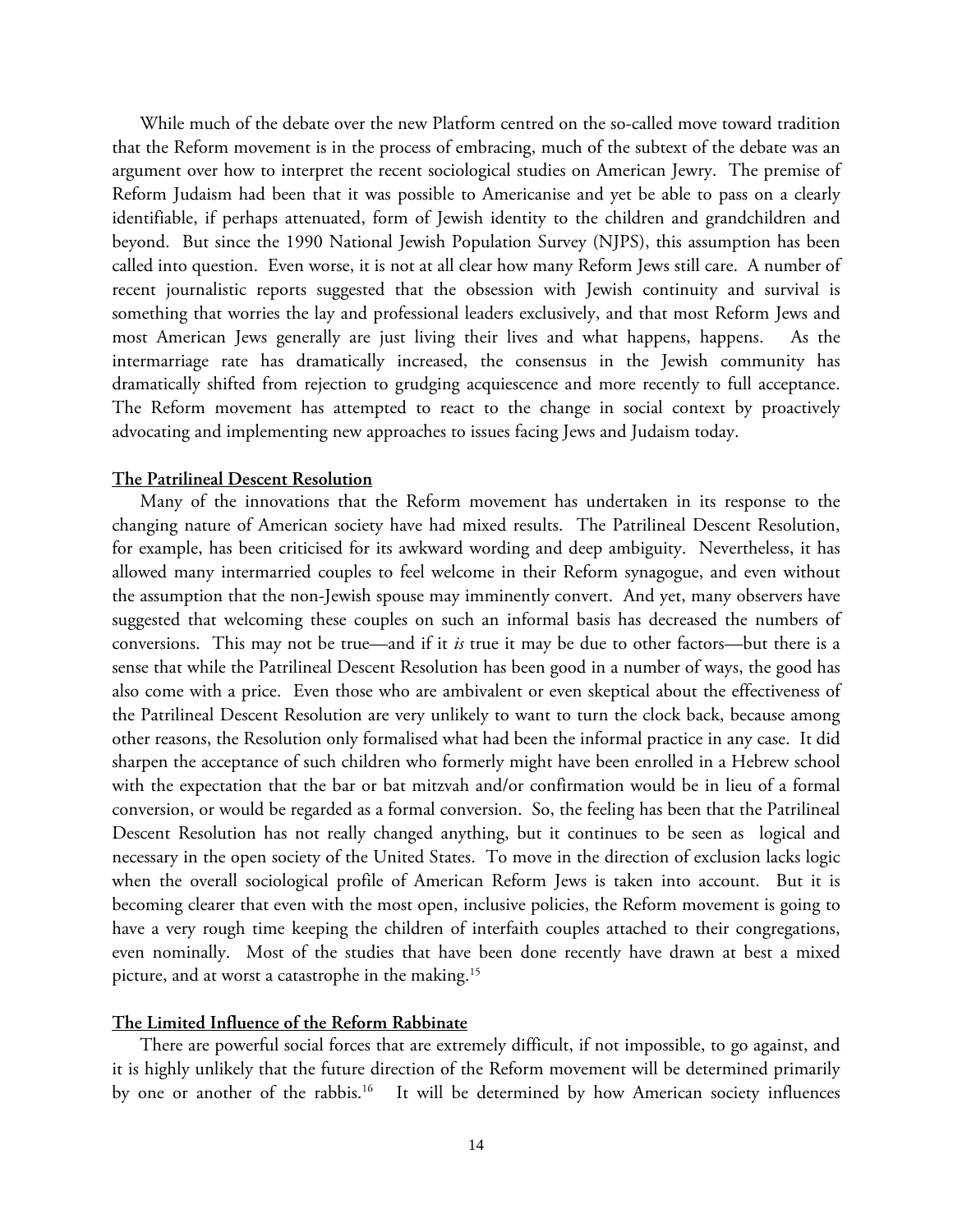individual Jews and the Jews as a community. Those rabbis who go with the flow of the times may have an easier time of it, and those who resist may have greater difficulties. There have been reports for many years that many Reform congregations will not consider rabbis who will not perform intermarriages. Now, recent reports indicate that some congregations will disqualify a rabbi from consideration if he or she will *not* allow unconverted Gentile spouses to perform specific ritual acts in the Friday night service, such as lighting the candles and saying the accompanying blessing.

Yet the rabbis as individuals and the Reform rabbinate as a collective are certainly committed to trying to maximise their impact and influence on the Reform laity. Similarly, the Reform lay leadership is likewise attempting to formulate its own response to the challenge that the boundaries issue presents to them, and to that end, they passed a very controversial resolution at the UAHC biennial in Atlanta in December 1995. This resolution concerned the enrollment policy of Reform religious schools. It was adopted by the General Assembly of the UAHC at that conference. The resolution stated that interfaith couples who were sending their children to other religious schools should not be allowed to enroll their children in a Jewish religious school in a Reform congregation. The resolution specifically encouraged synagogues to establish a clearly articulated policy that would offer enrollment to children in Reform religious schools, as well as Reform Jewish day schools, only to those children who were not receiving formal religious education in any other religion. This policy was a bold effort by the UAHC to set limitations on the openness that the Reform movement had exhibited toward interfaith families in the past. Yet the Reform movement had pioneered the entire concept of outreach, and indeed continues its strong commitment to outreach by utilising a number of different strategies, which include alternative family education programs, including innovative programs such as *Stepping Stones* and *A Taste of Judaism*.

#### **Periodic Uplift Rather than Daily Routine**

Bernard Susser and Charles Liebman of Bar Ilan University write that if one views what is happening in the non-Orthodox American Judaic world through the prism of the concepts of personalism and volunteerism, then there is a great deal of elasticity possible in how one defines Jewish identity. Indeed, it becomes difficult to define Jewish identity at all because personalism and volunteerism are very estranged from objective formalised boundaries. As one rabbi who is deeply influenced by personalism and volunteerism told me, 'I wanted a wide open congregation with no limitations of any kind. I don't like boundaries.' For a person who believes that episodic experiences can create a meaningful spirituality, there is very little motivation to look to law or any traditional definitions as a source of authority. The influence of personalism and volunteerism does a great deal to detach American Reform Jews and other Americans as well from the Jewish collective of which they still view themselves to be a part. But as their values become more and more connected to their personalist perspectives, they see their lives as more and more focused on their own personal directions. They feel less and less obligation to fit their own lifestyles into a predetermined mold.

If the current trends hold true, congregants of Reform congregations are going to demand more and more programming that can help them to feel Jewish on specific and exceptional occasions, rather than demand that their congregations provide them with the regular structure that would create the framework for ritual practices that are conducted weekly or even daily. Thus, it should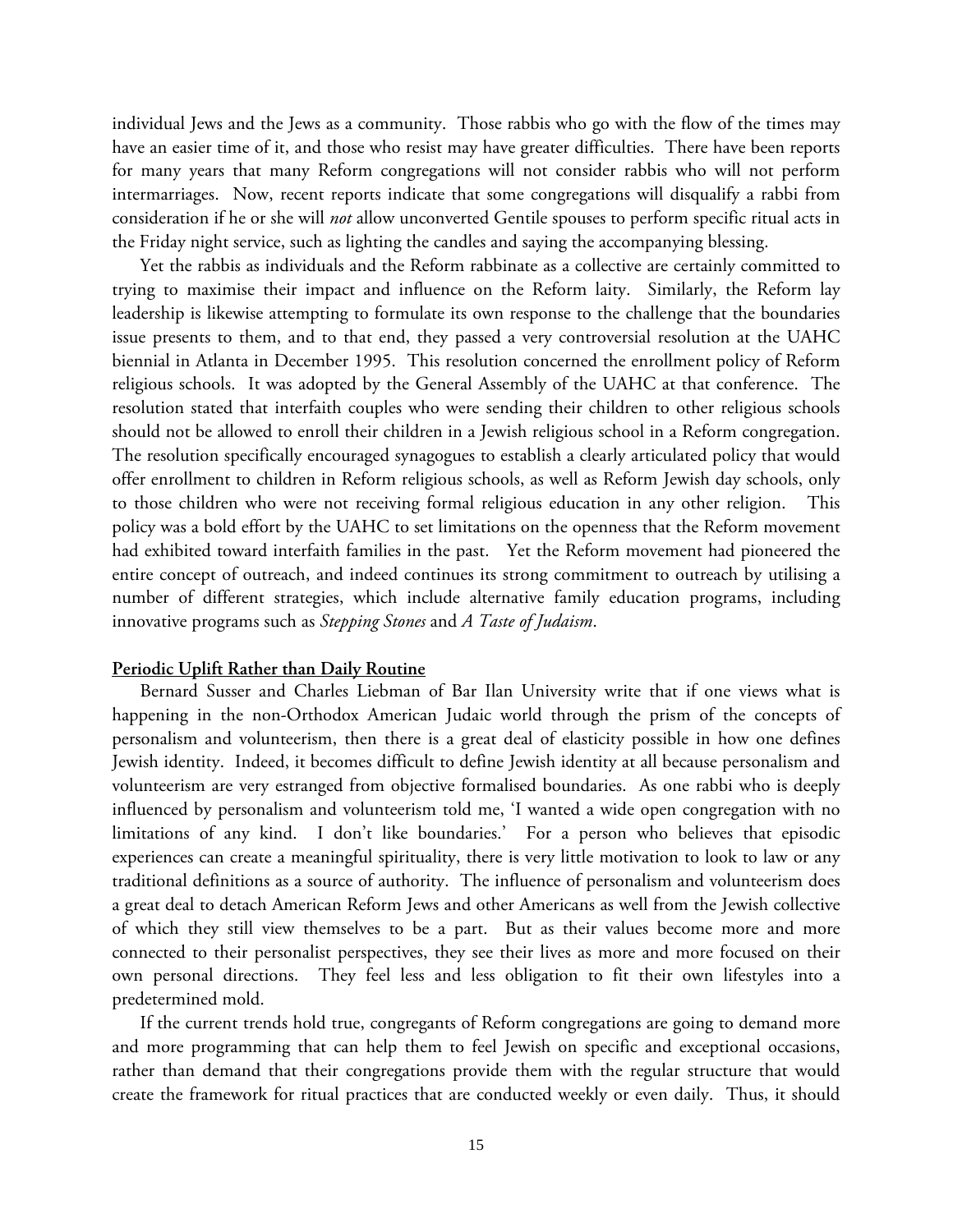come as no surprise to us that Reform congregations rarely have daily minyanim, and that many do not even have Saturday morning services when there is no bar or bat mitzvah. And yet the UAHC Department of Adult Jewish Growth has created an impressive series of weekend retreats called kallot, held yearly in Waltham, Massachusetts, Santa Cruz, California, and Beloit, Wisconsin. For three days or so, hundreds of Reform Jews gather to celebrate their Jewishness and to experiment with new forms of Jewish spirituality. While this is certainly a sign of tremendous vitality, such yearly retreats are not going to overcome the increasing alienation from regular Jewish ritual practice that needs to be seen within a communal perspective and lived out in the context of a covenant community. Rather, it is another expression of personalism and volunteerism that emphasises individual meaning and the individual's search for spiritual fulfillment that has been described by numerous American sociologists of religion. If such an ethos continues to dominate Reform Jewish life, it seems clear that whatever boundaries exist at present will slowly disintegrate. More and more Reform Jews will see them as stilted and artificial. More and more Reform Jews will commit themselves to a religious identity that places one's individual search for existential meaning above the needs of the Jewish community, as well as the dictates of the traditional Judaic understanding of God, Torah and Israel. So, while traditionalists may applaud the 1999 Pittsburgh Platform, they shouldn't get too excited. The Reform movement may simultaneously embrace tradition and jettison all semblances of Jewish traditional understandings of religious identity at the very same time. Much of the mixed response that the Platform has received is due to the fact that while many rabbis and intellectuals view the document in theological terms, most of the laity have focused almost exclusively on the references to ritual observances that were omitted from the final draft.

## **The Rabbinic Reaction Focuses on Theology While the Congregants Focus on Observance**

Speaking to about 130 Reform Rabbis over a teleconference on August 17, 1999, Rabbi Eric Yoffie addressed a question that had been submitted in advance by Rabbi Herb Brockman of Congregation Mishkan Israel of Hamden, Connecticut. Brockman had asked him if there was a noticeable 'disconnect' between the leadership of the movement on one hand and many of the people in the congregations on the other. Brockman had suggested that most congregants see the Principles as a representation of the values and behavior of the *leaders* of the movement, while the *congregants* themselves see the Principles as having little prescriptive value for the way they live their lives.

Yoffie responded to this question by explaining how he believed the dynamic worked. He noted that in order to understand the strong reaction from so many of the congregants, it is necessary to go back to the third draft,<sup>11</sup> which primarily focused on theological issues. Yoffie remarked that in his role as the President of the UAHC he had traveled to a great many congregations throughout the country and during this time had heard and observed how people felt about the third draft of the Platform. A recurring theme that came out of these observations was centred on the questions of abandoning rationalism and subordinating modernity to tradition. While the rabbis reacted in one way to the third draft, the laity generally focused on the draft's references to Jewish practices, such as using the mikveh, wearing tefillin, observing kashrus, and learning and reading the Hebrew language.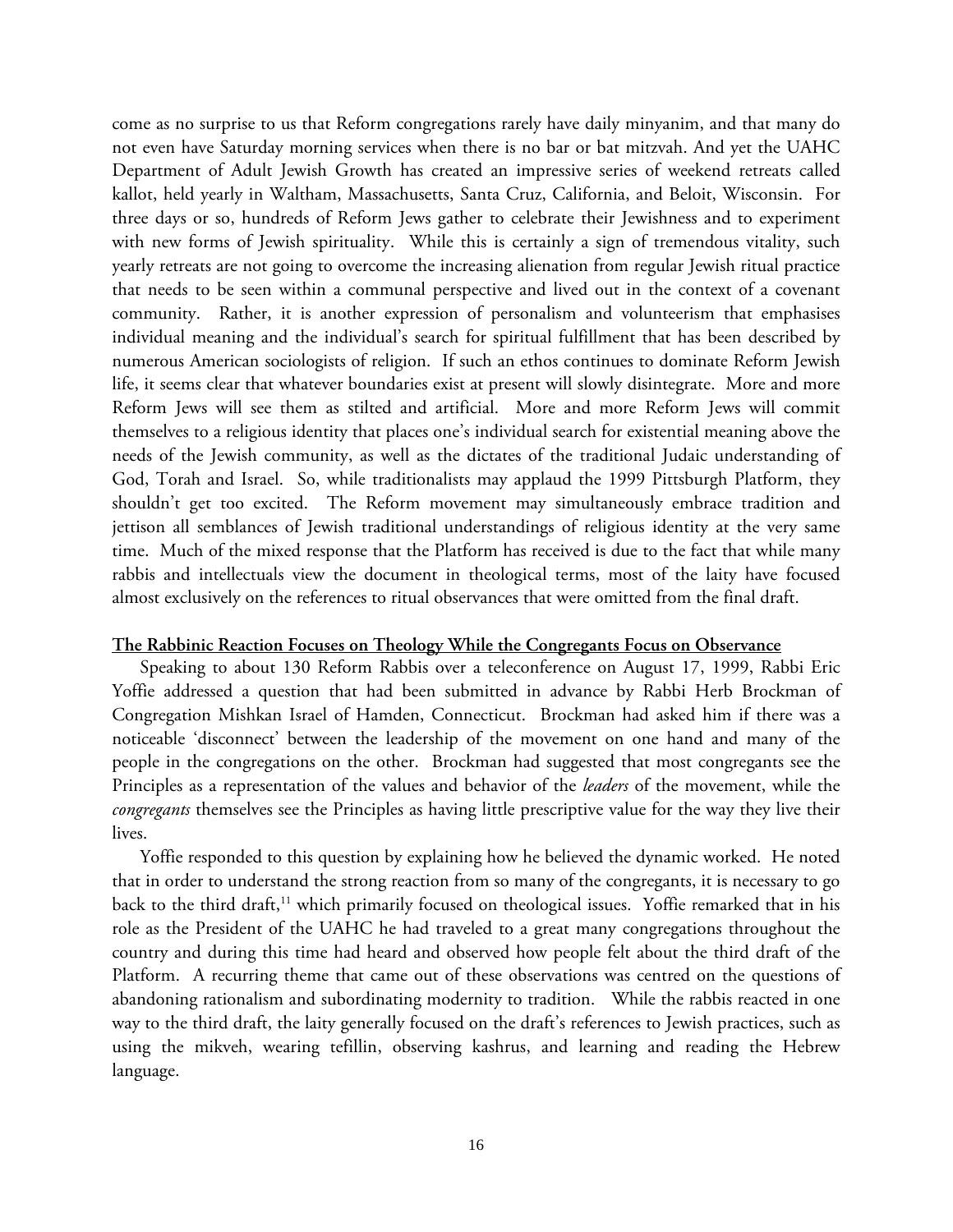So while Yoffie agreed that in some sense there is a wide gap between the Reform rabbinate on one hand, and the lay people on the other, it is not necessarily over the 'return to tradition' issue. Rather, it is over the rabbinic focus on the theory of Reform Judaism versus the lay concern with practical manifestations of Reform Judaism. He argued that it was not the advocacy over tradition that the congregants were concerned about, but what he terms the 're-ritualization of Reform Judaism.' He said that the issue is not a matter of tradition; the movement has already embraced patrilineality, gays and lesbians, and creative approaches to worship that cannot be defined as a traditional approach. Yoffie reminded teleconference participants that for more than a decade, Reform Judaism has been going through a process of re-ritualisation, and while the majority of the Reform movement has adapted to the changes, up to 33% of congregants at the present time remain uncomfortable with the process. It can be argued that the conflict already brewing among congregants was accelerated when the new Platform proposal came to light. Yoffie noted that he had observed a generational difference in ritual observance among a recent UAHC event, in which 20 older<sup>12</sup> officers were to be installed before 4,500 congregants. Not one of 20 officers wore a kippah, but over half of the congregants were wearing kippot and a smaller group was wearing tallits. Yoffie admits that there is a generational gap that is significant. But he does not believe that this was the only factor operating, and said that while the smaller percentage of congregants have been unhappy for the past ten years, they have been accepting and tolerant of the differences. So now the question is: why did one-third of Reform Jews who were uncomfortable with the process of re-ritualization go along with it for ten years or longer and then suddenly react so aggressively?

Yoffie believes that there are at least three reasons. The first is that the ritual practices are being introduced by Reform Jews and Rabbis who grew up as Reform Jews and have been aware of the need for more ritual. Second, the Rabbis have not traditionally imposed ritual or tradition on their congregations in the past. Third, many Classical Reform-oriented congregants went along with the changes because they understood that it was a widespread social change which was being willingly accepted and even embraced by the younger generation. Yoffie stated that they see it as a 'grass roots phenomenon,' changing the lives of their children and grandchildren, and even as these dissenters notice the difference, on some level they are delighted to see the young people embracing rituals they left behind years ago.

So that still leaves the question of why the third draft of the Platform provoked such a storm of hostility. Yoffie suggests, as an aside, the fact that the photo of Rabbi Levy, which many Classical Reformers perceived as of representing and extremely traditional image, was one factor. 'It would have been a totally different debate in the absence of the picture.' And numerous others have questioned: Is there potential conflict in making a strong statement on the cover of *Reform Judaism* and will it ultimately affect the Reform movement to a measurable degree? Yoffie further argues that many people saw the passing of the Platform as setting a standard for the movement, of which they were not part of the consensus because they viewed it as 'a credal affirmation, as an oath of allegiance, as a litmus test.' Yoffie (1999) But surely that is a reasonable inference for a Classical Reform Jew to make. If the movement was so concerned to not cause them to feel that way, shouldn't the CCAR have avoided proposing any new Platform? Or shouldn't they have made sure that everyone understood the actual nature of the proposed Platform—whatever that was—and made sure that people felt comfortable with the process before pushing ahead?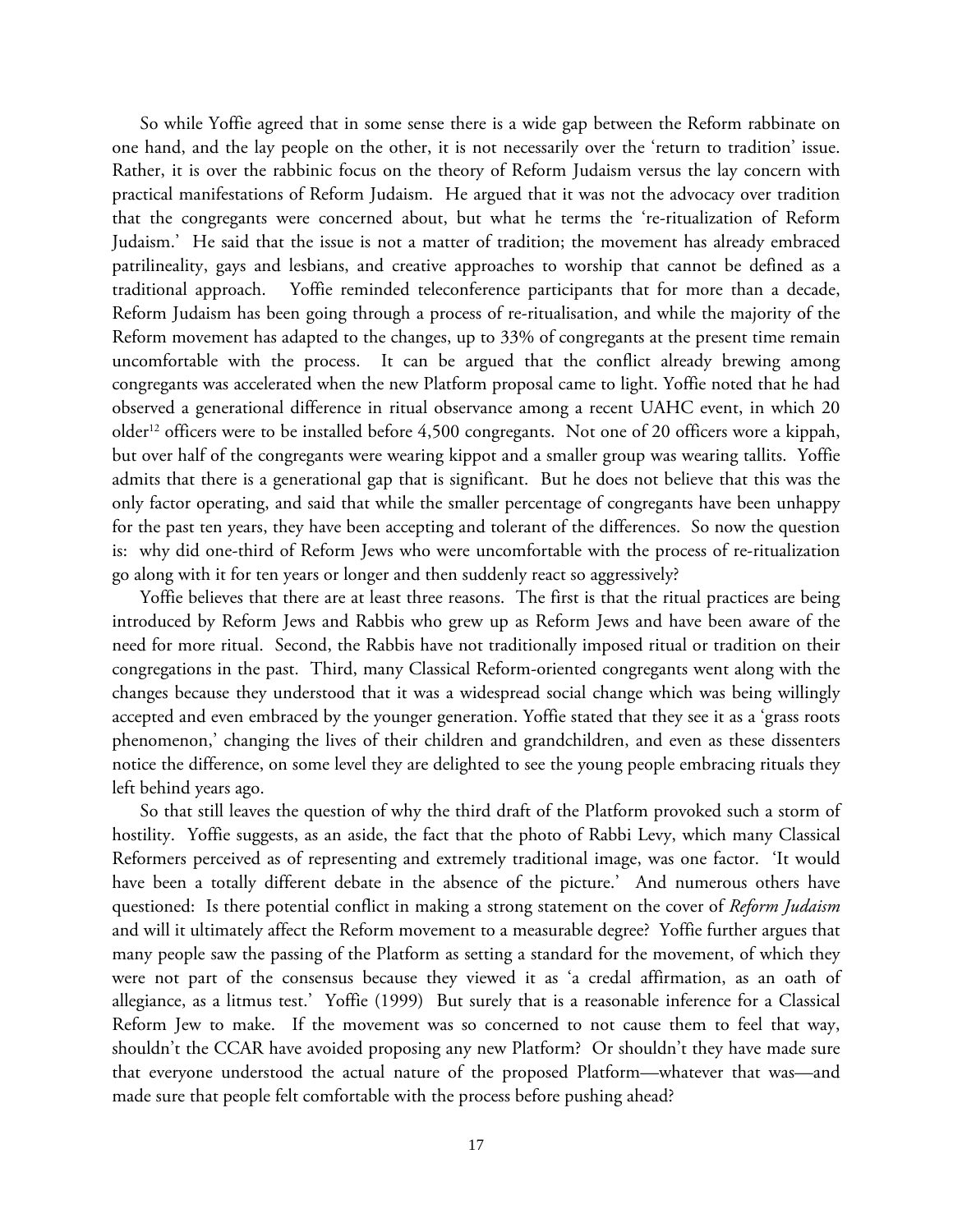Yoffie's central message is that the Reform movement continues to move into very different directions simultaneously. There is the 'return to tradition' and there is at the same time the stretching of boundaries so that movement is as inclusive as possible. And what is the message? The movement is changing and re-ritualisation of Reform Judaism is a dynamic that accurately reflects the belief structure of many of the congregants on a very wide scale. It meets the needs of our longtime congregants as well as the new generation of Reform Jews. We remain inclusive, pluralistic and embrace all in a healthy diversity.

Nevertheless, many Rabbis remain troubled by what they see as an attempt to 'spin' the Platform to avoid facing the mistakes that the leadership may have made. CCAR President Charles Kroloff states that in his view the Platform will be very valuable for the congregants, and noted that 98% of congregants he met with before the Principles were voted on believed it would be a good idea to clarify the meaning and practice of Reform Judaism, and that it would be helpful to congregants to clarify *their* understanding of Reform Judaism. Speaking at the August 17<sup>th</sup> teleconference, Kroloff praised the Platform as an 'extraordinary document' which is a tremendous source for study and for personal growth.' He wrote me that, 'It is a superb educational tool…it describes for ALL the world to see where Reform is and/or is heading, depending on your perspective. It helps Reform Jews arrive at self-definition. They don't have to accept any or all points, but it provides something clear to bump up against, to test ideas, to try out new and not so new ways of looking at things. Selfdefinition is important exercise for liberal Jews who sometimes feel like we are all things to all people.' Kroloff (1999a)

Kroloff hoped it would bring dialogue to the congregations, that they will be willing to discuss the larger questions, such as the reality of God and the issues of mitzvot, while encouraging the congregations to create their own commentaries, as the leaders are doing on a national level. Kroloff did not explicitly acknowledge any problem with the Platform or the process that was used in the writing and adoption of the Platform. He stressed that *nothing in the Platform is obligatory*, that the Platform points are basically voluntary guidelines within the very broad sense of the Reform movement. Kroloff (1999b) This may be true, but a Platform is a statement of what a movement believes and to what it aspires.

#### **The Need for Theological Clarity**

The Reform movement has come forward in recent decades with a series of bold new policies that have been welcomed by some as groundbreaking and criticised by others as breaking with thousands of years of Jewish tradition and destroying any possibility for Jewish unity in the future. But what has not been stressed enough is that most or all of these new policies were not ideologically driven innovations, but rather practical responses to the crisis of Jewish continuity that has been growing since the 1960s. Thus, these innovations were rear-guard actions that attempted to control the amount of damage that might be done to the integrity of the Jewish community. And as practical strategies, they have probably been partially effective. But by the late 1990s, it was becoming increasingly apparent to more and more reform rabbis that rear-guard actions weren't going to be enough. Further, it was starting to become clear that there wasn't a whole lot of room for very many more such innovations. Having accepted mixed married couples and gays and lesbians and in some congregations even accepting practicing Christians, it would seem that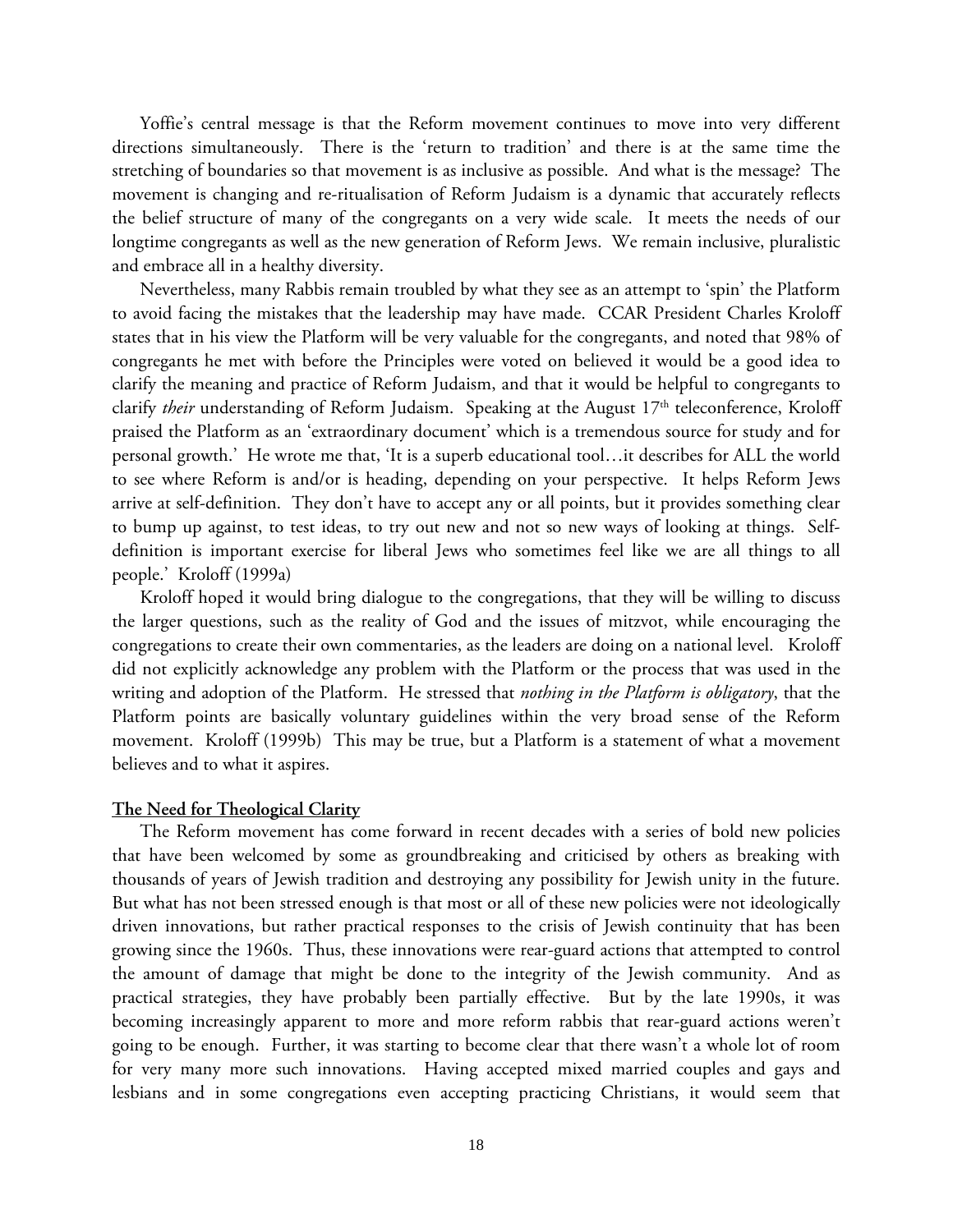inclusivity had reached its maximum reach and it would be necessary to find a new direction to keep the numbers up. But more than sustaining numbers, many rabbis felt that the Reform movement was in danger of becoming just a community of numbers. Having 700 family units or 900 family units or 1,300 family units may sound very impressive. But when many of these congregations are drawing only 30 or 40 or 50 people on a Friday night, and may not even have a Saturday morning service in the absence of a bar mitzvah, then it would seem that the level of intensity is so low that those truly interested in an intense spiritual community would by necessity need to look elsewhere. The push toward tradition that generated so much publicity may help to attract and retain many young Jews who are looking for something more serious. As Rabbi Leon Morris, the Director of The New York Kollel of HUC-JIR in New York writes:

Some will argue that a Reform document which mentions kashrut, tallit, tefillin and mikveh would alienate the masses of American Jewry with whom we rabbis are apparently out of touch. But what about all the serious Jews who leave our movement because they were never able to find the kind of religious community Reform claimed to be but never lived up to? I personally know many people who went to our summer camps and participated actively in our youth movement who reached a point where they felt that they outgrew the Reform movement. For those who do not become rabbis and cantors, there isn't enough the movement offers them. To be sure, there are notable exceptions. But in many instances, Jews who desire a framework for an impassioned engaging liberal Judaism feel frustrated and go elsewhere. What will we offer those who can't accept traditional claims of Revelation but desire to make Judaism the center of their lives? Can we engage the minds of those who insist upon making their own religious decisions but want a religious path of depth and meaning to follow? A Reform Judaism of the  $21^{st}$  century needs such people as our laity. Now, it may need to say to its own members what is has often said to the Jewish world at large: "It's time for change." For their sake, the time to chart a new course for Reform Judaism has arrived. Morris (unpublished paper)

Rabbis such as Morris feel that perhaps concurrently with the drive for inclusiveness, there is a need for a drive towards greater intensity. This, I believe, was one of the reasons, perhaps on a subconscious level, that so many supported a new Platform that would be perceived as a dramatic move toward tradition. But for this Platform to serve as a source of vitality for the Reform movement, it is going to have to be able to present a belief that American Jews can and will embrace. While there is very little interest in developing an explicit ideology favoring radical assimilation, neither does the American Jewish community have a clear conception of why it should not allow the natural process of assimilation to proceed. Bernard Susser and Charles Liebman are correct when they say that:

Among those who fill synagogues on the High Holy Days, a very significant percentage are there not to pray to a God about whose existence they harbor significant doubts, but rather in order to identify ethnically, historically, and culturally in the only way they know. Indeed, we would not at all be surprised if, in affiliating with a synagogue, the greater part of American Conservative and Reform Jews understand themselves as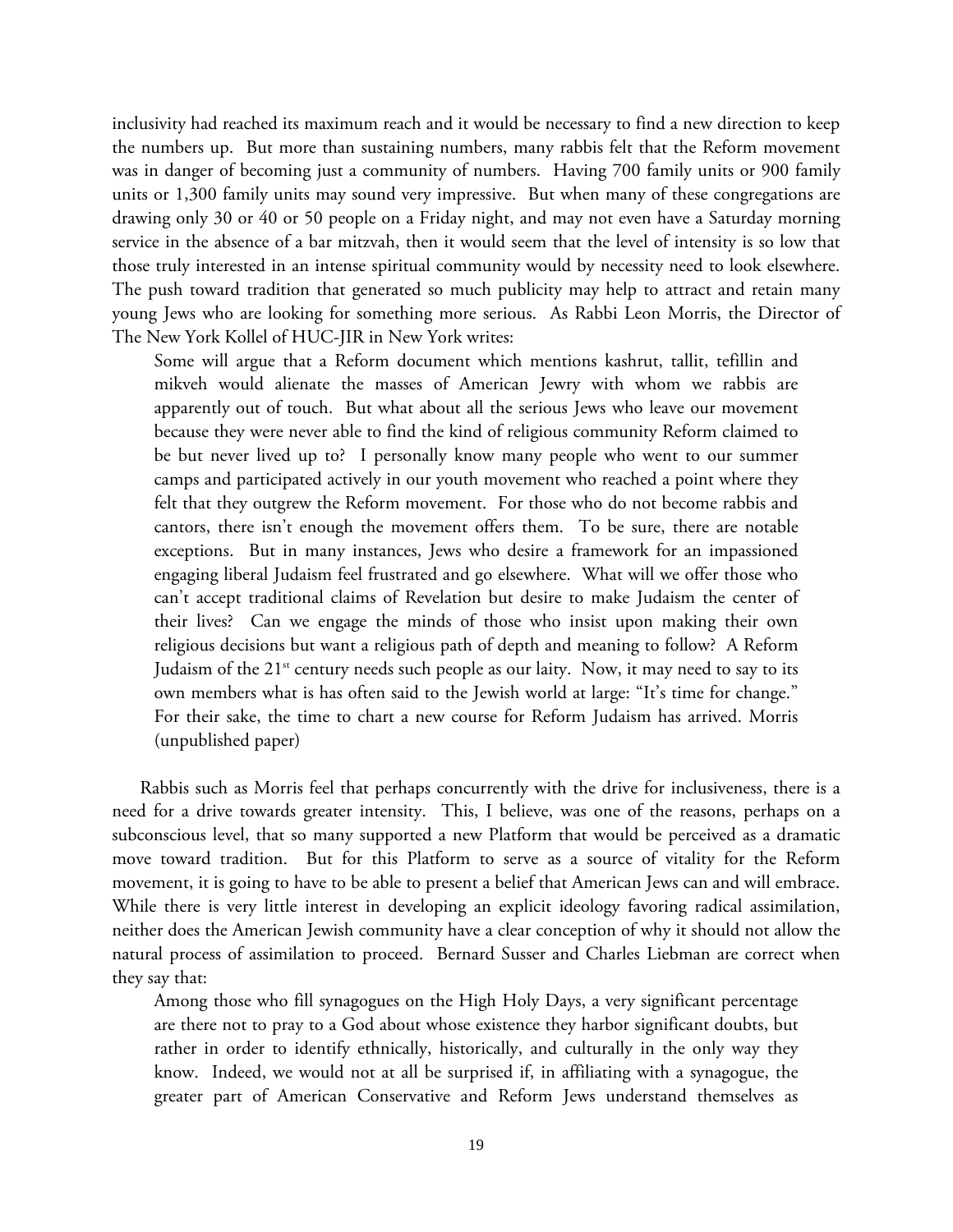making an ethno-cultural statement rather than a religious one. Susser & Liebman (1999: 97)

This is one of the main reasons why American Judaism is having so much trouble. Judaism was the accepted medium in the 1950s Eisenhower years for the expression of Jewish ethnicity. But as Jewish ethnicity has faded over the last number of decades, it has become increasingly unclear to the children and grandchildren and now great-grandchildren why they should feel that Judaism is so important to them. Unfortunately, a Platform such as the 1999 Pittsburgh Platform does not even begin to come close to presenting a coherent theology that can be taught and then embraced by increasing numbers of increasingly secular Reform Jews. While it may well be that the sociological processes that are pushing Jews in certain directions are very strong, indeed perhaps too strong to resist, a theologically clearer and stronger Platform could have provided the basis for a process of clarification that could fuel a true renaissance of Jewish religiosity in the Reform movement.

As it stands, the Platform begins with a section on God. This section begins with the statement: 'We affirm the reality and unity of God, even as we may differ in our understanding of the divine presence in our lives.' A statement that is so vague is not going to provide the theological basis on which the Reform movement can build a feeling that a Reform Jew must have a sense of religious obligation. Without a sense of religious obligation, it is going to be impossible for people to justify making a strong commitment to ritual observance as a system. Making this theological argument for a commitment to religious acts is essential for breaking what sociologist Rodney Stark describes as the free rider problem, in which so many members of a religious organization ride free for the benefits that the organization offers without actively working to produce 'religious goods.' As a result, the Reform synagogue may find that an even greater percentage of congregants begin to free ride, rather than playing an active role in the religious, cultural and social lives of the congregation.

#### **Conclusion**

The Pittsburgh Platform that was accepted was the result of a long and very open process. This process was carried out in a very liberal movement that has an acute appreciation for the importance of transparency and actively consulting with its various constituencies. Many people, lay people as well as rabbis, have commented on how Rabbi Richard Levy traveled around the country and met with them to explain the process of building a final document and then listened to them, truly listened, in a way that made them feel that it wasn't just an elaborate show, but rather a true consultation that was taken very seriously. A number remarked that comments they made to Levy or others found their way into subsequent drafts. Even at the convention itself in Pittsburgh, a huge amount of time was devoted to amendments and proposed changes. Because of all of this input, other programs had to be canceled, and an extra morning of dealing with the proposals had to be added. As a consequence of this extra time, the final vote was taken at the historic Rodef Shalom Congregation, rather than at the hotel. This openness is a tremendous asset for the Reform movement, but it also makes it virtually impossible to create a document that is strong and unequivocal in both its theology and its approach to ritual behavior.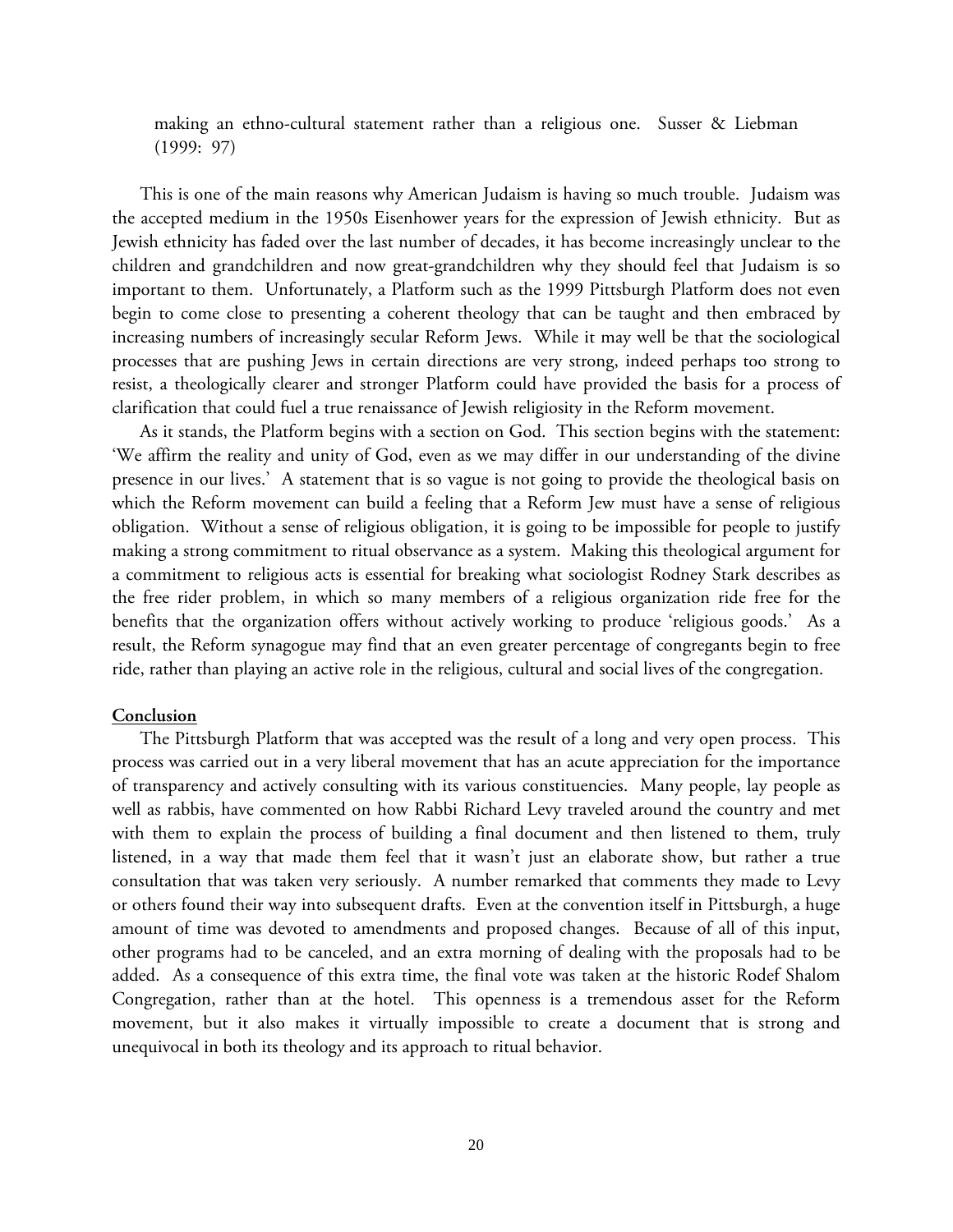# **Notes**

I would like to thank Pat Thorpe for her help in the preparation of this manuscript.

- 1. While the photo did not show Levy wearing tefillin, which he does put on every morning, the reaction to the photo was nevertheless very emotional, both positively and negatively.
- 2. Another reason was that the rabbis probably weren't sure themselves what the Platform actually meant. They certainly understood that it wasn't the unconditional embrace of tradition that much of the press suggested it was. But what was it? Therefore, the safest political tack to take was to draw attention to it and to suggest that it was an opportunity to study more about Judaism and deepen one's insights. Who could object to that?
- 3. Rabbi Lance Sussman was one of the few who vigorously opposed the Platform at the conference and continued to critique it in writing, afterwards.
- 4. The Principles voted on and passed by an overwhelming majority of the convention attendees bore little resemblance to the "Ten Principles for Reform Judaism" presented last winter to the Reform community in the pages of *Reform Judaism* magazine.
- 5. Gone were explicit references to kashrut and mikveh. Gone were the self-conscious expressions of Reform angst over what Reform Jews do not do.
- 6. Shook is referring to the fact that when computer programs come out in updated versions, they are frequently labeled 3.1 instead of 3.0, and that they reflect the fact that they are a more advanced version of the same operating system. So too, Shook argues that the final Pittsburgh Platform is simply a slightly updated version of the 1976 Centenary Perspective, which he identifies as dating from 1975 rather than 1976.
- 7. Shook argued that the importance of the debate at the CCAR conference was inflated well beyond its actual importance. 'Our history as a movement demonstrates time and again, that no one remembers or cares about the contents of a CCAR debate.'
- 8. Fuchs explained that it has become common form any rabbis, cantors, and congregants to wear kippot and tallitot during services. Further, many Reform Jews will observe at least some of the traditional dietary restrictions and the overwhelming majority of Reform synagogue kitchens, while not kosher according to Orthodox standards, do not serve pork or shellfish.
- 9. In recent years there has been an upsurge of interest in various forms of ritual activity.
- 10. Danziger explains that this is no longer true. Today, some Reform Jews wear yarmulkes and some don't. He also clearly states that it is not the case that those people who are from Conservative or Orthodox backgrounds wear yarmulkes, while those who are from Reform backgrounds do not. Rather, there is no direct correlation between a person's religious background and whether they wear a yarmulke or not.
- 11. This was the draft that got the most attention because it was published in *Reform Judaism* magazine.
- 12. These officers tend to be older because to be installed as a UAHC officer, one must have served at least 20 years to be considered for such a position on the UAHC Board.
- 13. The title 'Ten Principles for Reform Judaism' was used for the first three drafts of the Platform; the fourth through sixth drafts were called, 'A Statement of Principles for Reform Judaism.'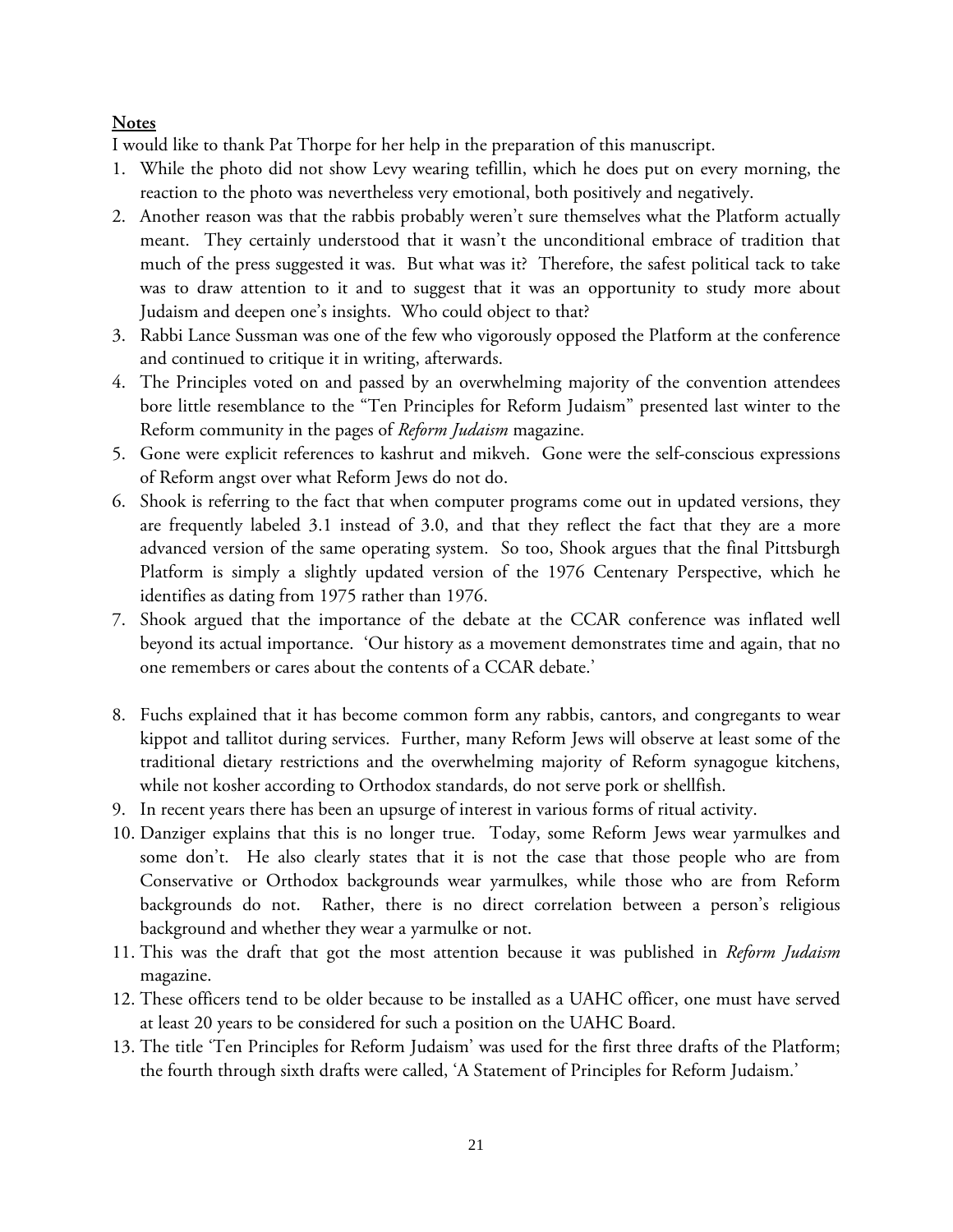- 14. Instead, many of them are officiating at a constant stream of life-cycle events, and visiting large numbers of people in the hospital, many of whom they do not know. The non-Orthodox congregation has become a service station for those needing particular services at any given time.
- 15. To give one example, Bruce Phillips of Hebrew Union College in Los Angeles did a 1993 survey on mixed marriage, in which he re-interviewed 580 of the respondents who participated in the 1990 NJPS. Kessler (1999: 1 & 2) As is well known, the 1990 survey reported that 52% of marriages that involved Jews between 1985 and 1990 were intermarriages. Phillips found that only 18% of children in the intermarriages that he looked at were being raised exclusively as Jews. Thirty-four percent were being raised exclusively as Christians, and 25% were being raised in both religions. Phillips' study also reported that whereas only 19% of these intermarried families had a family member who belonged to a synagogue, 33% of these families had a family member who belonged to a church. While this and other studies by no means mean that all is lost, they do indicate that in a society that is overwhelmingly Christian, or at least generically Gentile, it is extremely difficult to perpetuate Jewish identity, even under the best of circumstances. When the parents are intermarried and there is only one Jewish influence in the house, and that parent may be ambivalent, or even harbor latent hostility toward Judaism or Jewish communal life, this will dramatically increase the difficulties.
- 16. Long gone are the days when an Isaac Mayer Wise could build an entire movement by having a charismatic personality and being willing to travel up and down the Mississippi River, dedicating synagogues and selling his newspaper without stop. Indeed, it could be argued that even Wise succeeded to the extent that he did because he went with the flow rather than trying to fight against it.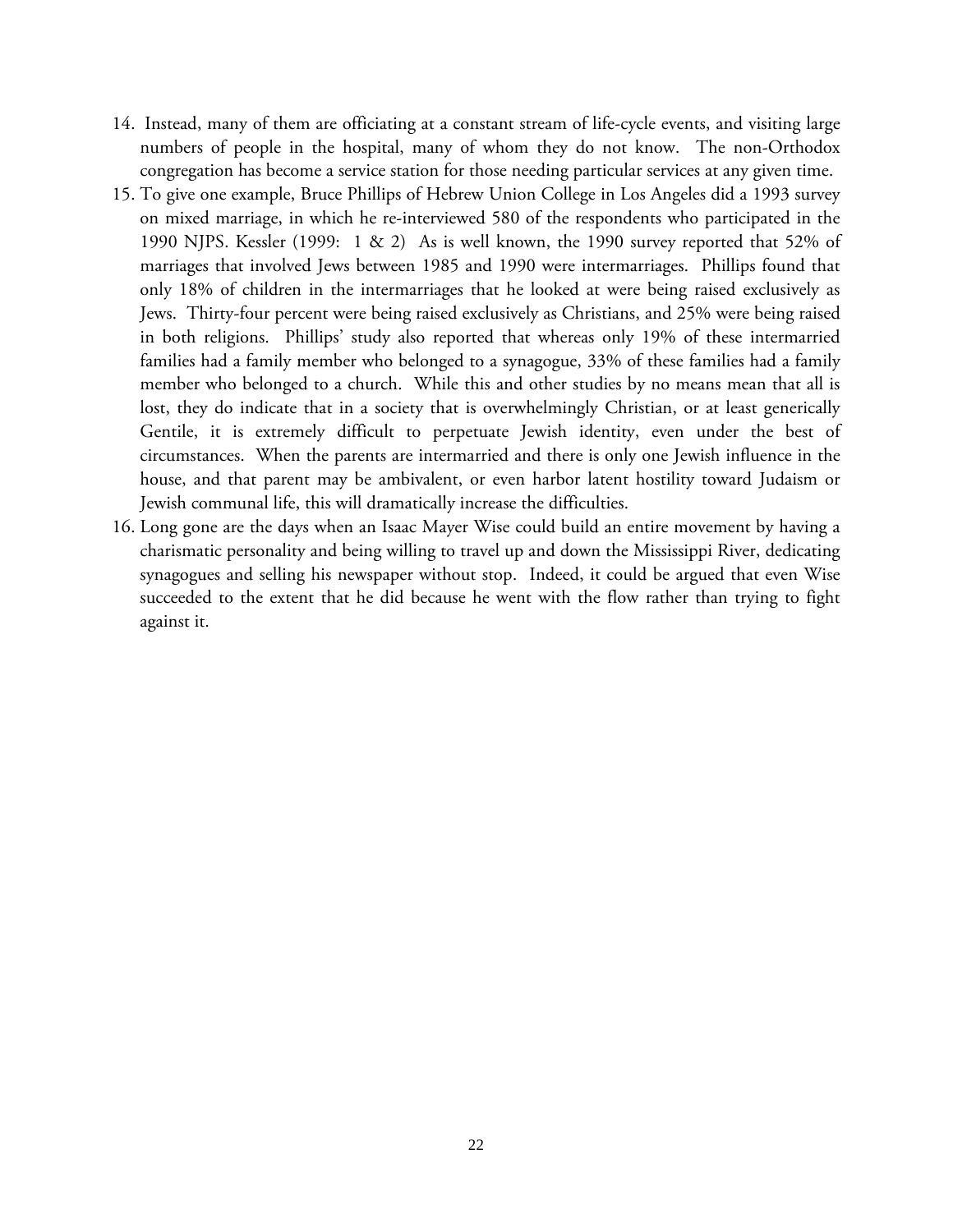## **Bibliography**

Akselrad, Rabbi S. 1999. Quoted in *Las Vegas Sun*, June 14.

- Bauer, B. S. 1999. 'Is it time to charge a new course for Reform Judaism? Reactions (letter to the editor),' *Reform Judaism,* Spring: 4
- Bullard, G. 1999. 'Reform Judaism Adopts New Platform,' *The Detroit News,* May 26.
- Danziger, H. K. 1999. 'Between You and Me' *Temple Israel of Memphis Voice* Midsummer issue: 1.

Davidson, D. 1999. 'The UAHC Board Comments,' *Reform Judaism,* Spring: 17.

- Fribourg, H. A. 1999. 'Is it time to charge a new course for Reform Judaism? Reactions (letter to the editor),' *Reform Judaism,* New York: UAHC, Spring 1999: p. 8.
- Fuchs, S. 1999 'A Reaction to a Statement of Principles for Reform Judaism Adopted at the 1999 Pittsburgh Convention of the Central Conference of American Rabbis,' *Connecticut Jewish Ledger,* June 4, 1999, reprinted in the congregation Beth Israel Newsletter (August 1999): 1 and 4.
- Kessler, E. J. 1999. 'Jewish Grandparents Edged by Christians in Transmitting Religion to Interfaith Tots,' *The Forward,* July 23: 1-2. (Bruce Phillips published the study, "Children of Intermarriage: How Jewish?" *Studies in Contemporary Jewry.)*
- Kessler, E. J. 1998. 'Reform Gets Set to Turn Toward Jewish Tradition, Draft Principles Suggest,' *The Forward,* September 18: 1.
- Kroloff, C. 1999a. E-mail communication to the author, October 31.
- Kroloff, C. 1999b. Teleconference Call, August 17.
- Levy, R. N. 1975. 'The Reform Synagogue: Plight and Possibility,' in J. Neusner (ed), *Understanding American Judaism: Toward the Description of a Modern Religion, Vol. 2*, New York, Ktav and Anti-Defamation League of B'nai Brith, 1975, p. 64. The essay appears on pp. 63-83. The essay originally appeared in *Judaism,* Vol. XVIII, 1969, pp. 159-176.
- Meyer, M. A. 1988. *Response to Modernity: A History of the Reform Movement in Judaism*, New York and Oxford, Oxford University Press, p. 387-394.
- Morris, L. "Not Your Grandfather's Reform Judaism" (Unpublished Paper)
- Schindler, A. 1999. Telephone interview with the author, October.
- Shook, M. L. 1999. 'With Heart and Mind,' *Temple Israel Dateline*, July-August: 4.
- Stiffman, J. B. 1999. 'The Vitality of Reform Judaism,' *Shaare Emeth Temple Bulletin*, June 11, 1999: 2.
- Susser, B. and Liebman, C. S. 1999. *Choosing Survival: Strategies for a Jewish Future,* New York and Oxford: Oxford University Press.
- Sussman, Professor L. 1999. Correspondence, August 6.
- *The New York Jewish Week,* May 28, 1999.
- Van Biema, D. 1999. 'Back to the Yarmulke…,' *Time,* June 7: 65.
- Wertheimer, J. 1997. *A People Divided: Judaism in Contemporary America,* Hanover, New Hampshire: Brandeis University Press, p. 95.